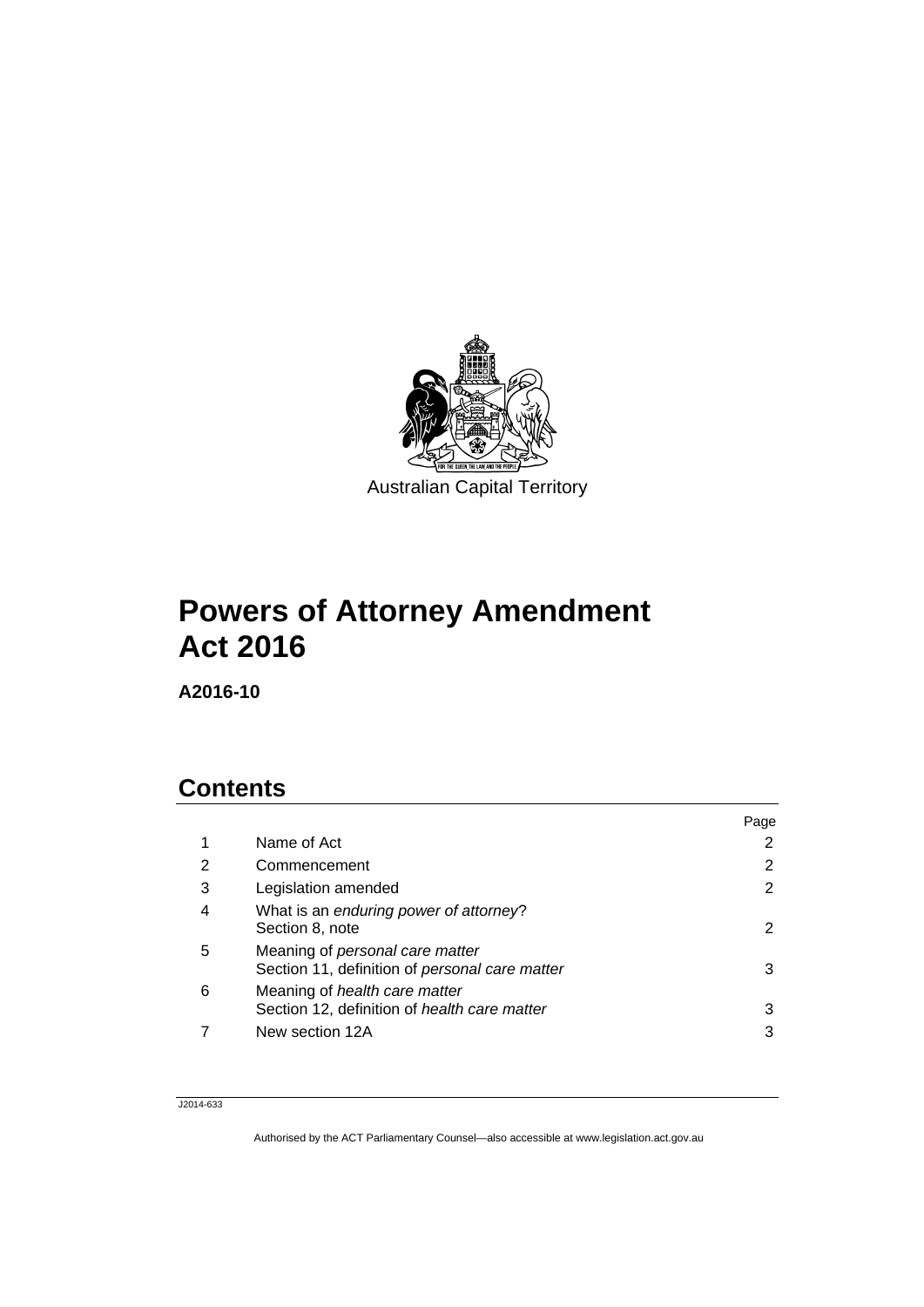| ×<br>×<br>I |  |
|-------------|--|

| <b>Part 1.1</b>   | <b>Guardianship and Management of Property Act 1991</b>                                        | 16             |
|-------------------|------------------------------------------------------------------------------------------------|----------------|
| <b>Schedule 1</b> | <b>Other amendments</b>                                                                        | 16             |
|                   |                                                                                                |                |
| 20                | Dictionary, new definitions                                                                    | 15             |
| 19                | General principles for enduring powers of attorney<br>Schedule 1, section 1.11                 | 14             |
| 18                | Section 85 (2) (a)                                                                             | 14             |
| 17                | Section 85 (1), new definitions                                                                |                |
|                   | Section 85 heading                                                                             | 14             |
| 16                | Section 74, definition of interested person, new paragraph (h)                                 | 13<br>14       |
| 15                | Meaning of interested person-ch 7                                                              |                |
| 14                | Obligations on health care facilities in relation to powers of attorney<br>Section 49 (a)      | 13             |
| 13                | New part 4.3A                                                                                  | 5              |
| 12                | Special health care matters<br>Section 37 (1) (d)                                              | 5              |
| 11                | Others acting for attorney<br>Section 33 (2)                                                   | 5              |
| 10                | Limit on s 13 power to appoint attorneys—enduring powers of attorney<br>Section 14 (2) and (3) | 4              |
| 9                 | Section 13 (2), note                                                                           | $\overline{4}$ |
| 8                 | Appointment of attorneys<br>Section 13 (2)                                                     | 4              |
|                   |                                                                                                |                |

**Part 1.2 [Medical Treatment \(Health Directions\) Act 2006](#page-31-0)** 30

contents 2 Powers of Attorney Amendment Act 2016

A2016-10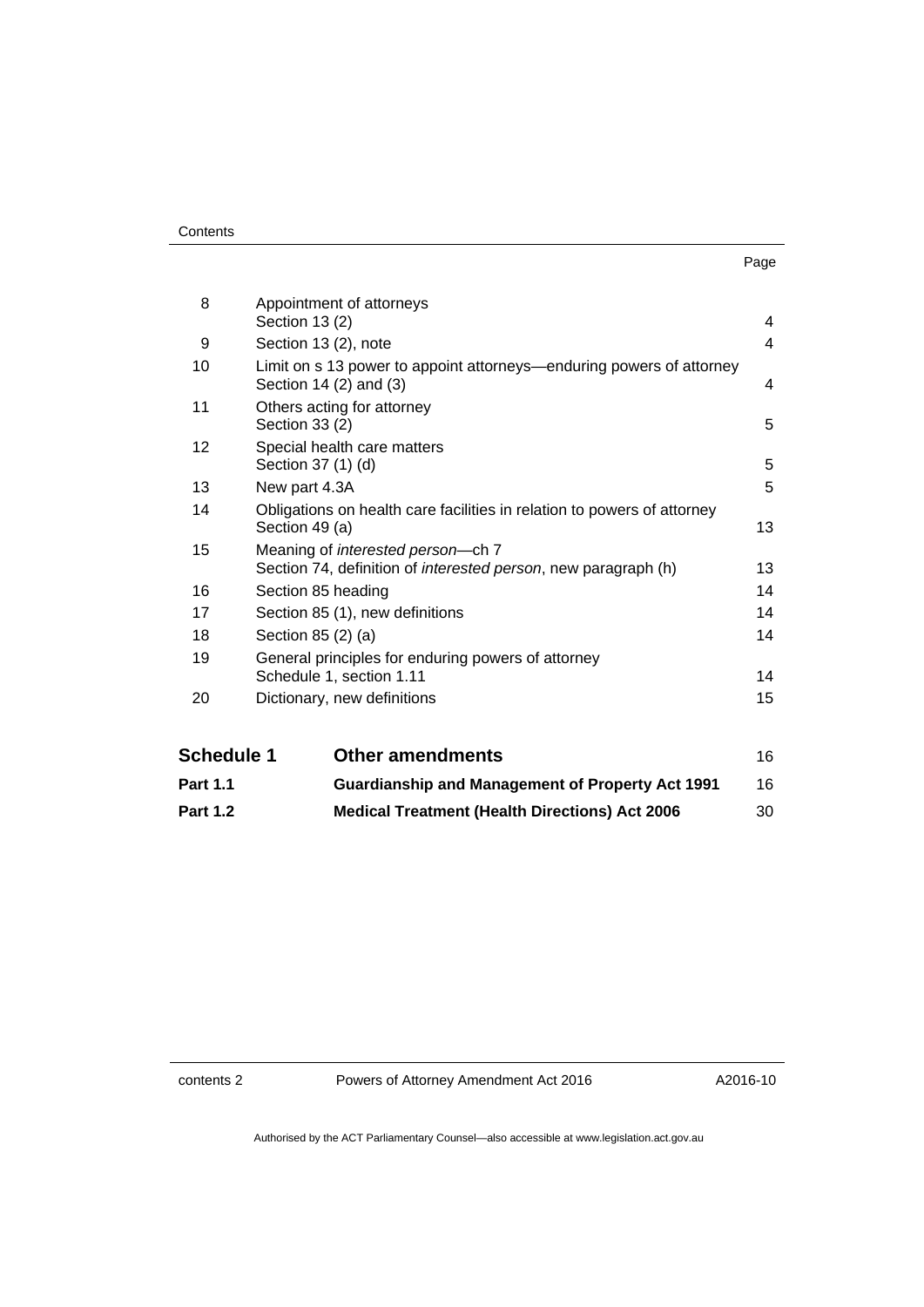

# **Powers of Attorney Amendment Act 2016**

**A2016-10** 

l

An Act to amend the *[Powers of Attorney Act 2006](http://www.legislation.act.gov.au/a/2006-50)*, and for other purposes

The Legislative Assembly for the Australian Capital Territory enacts as follows:

J2014-633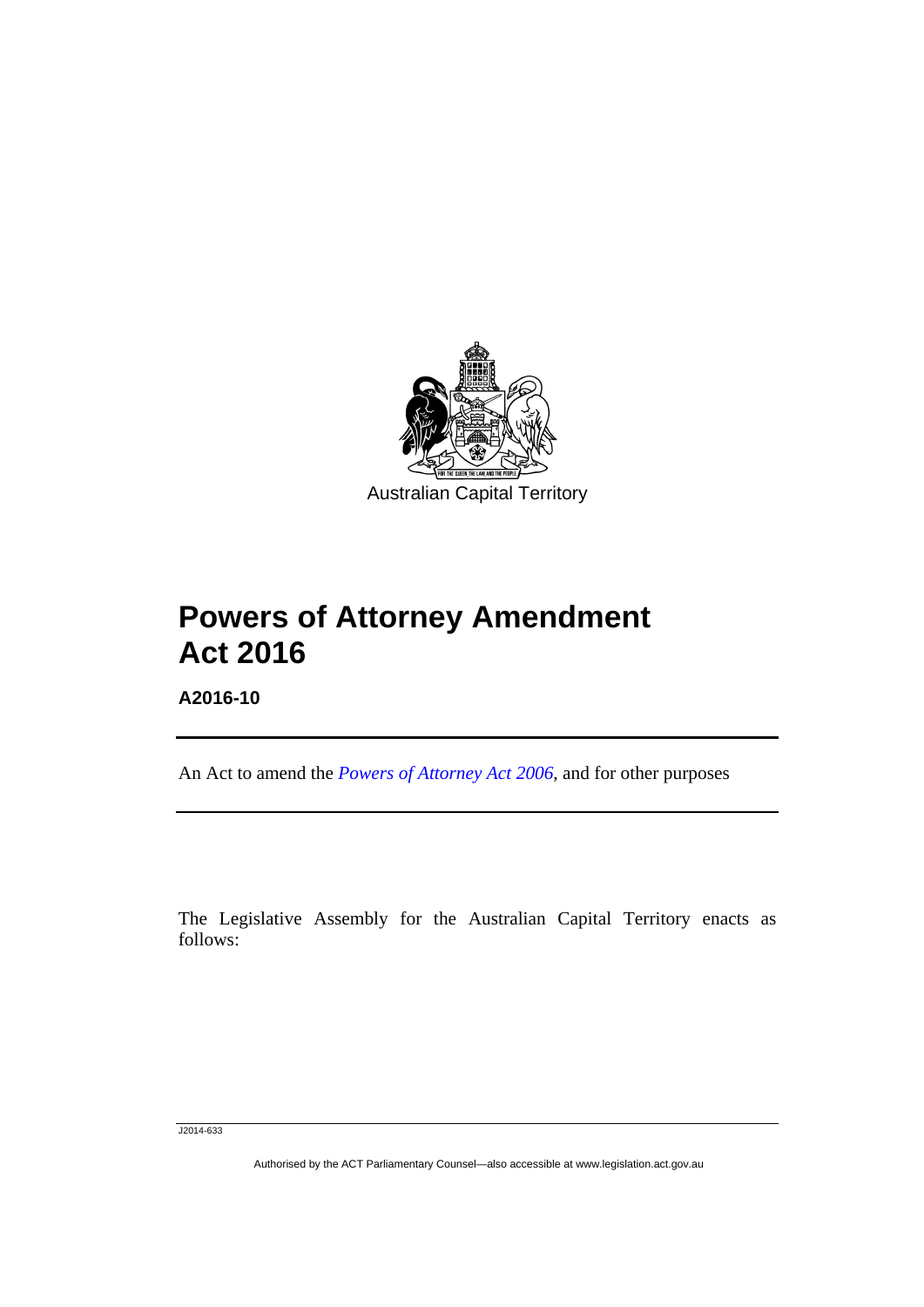# <span id="page-3-2"></span><span id="page-3-1"></span><span id="page-3-0"></span>**1 Name of Act**  This Act is the *Powers of Attorney Amendment Act 2016*. **2 Commencement**  This Act commences on a day fixed by the Minister by written notice. *Note 1* The naming and commencement provisions automatically commence on the notification day (see [Legislation Act,](http://www.legislation.act.gov.au/a/2001-14) s 75 (1)). *Note 2* A single day or time may be fixed, or different days or times may be fixed, for the commencement of different provisions (see [Legislation](http://www.legislation.act.gov.au/a/2001-14)  [Act](http://www.legislation.act.gov.au/a/2001-14), s 77 (1)). *Note 3* If a provision has not commenced within 6 months beginning on the notification day, it automatically commences on the first day after that period (see [Legislation Act,](http://www.legislation.act.gov.au/a/2001-14) s 79). **3 Legislation amended**  This Act amends the *[Powers of Attorney Act 2006](http://www.legislation.act.gov.au/a/2006-50)*. *Note* This Act also amends the following legislation (see sch 1): *[Guardianship and Management of Property Act 1991](http://www.legislation.act.gov.au/a/1991-62) [Medical Treatment \(Health](http://www.legislation.act.gov.au/a/2006-51) Directions) Act 2006*. **4 What is an** *enduring power of attorney***? Section 8, note**  *after*  general power of attorney *insert*  in relation to property matters

<span id="page-3-3"></span>page 2 Powers of Attorney Amendment Act 2016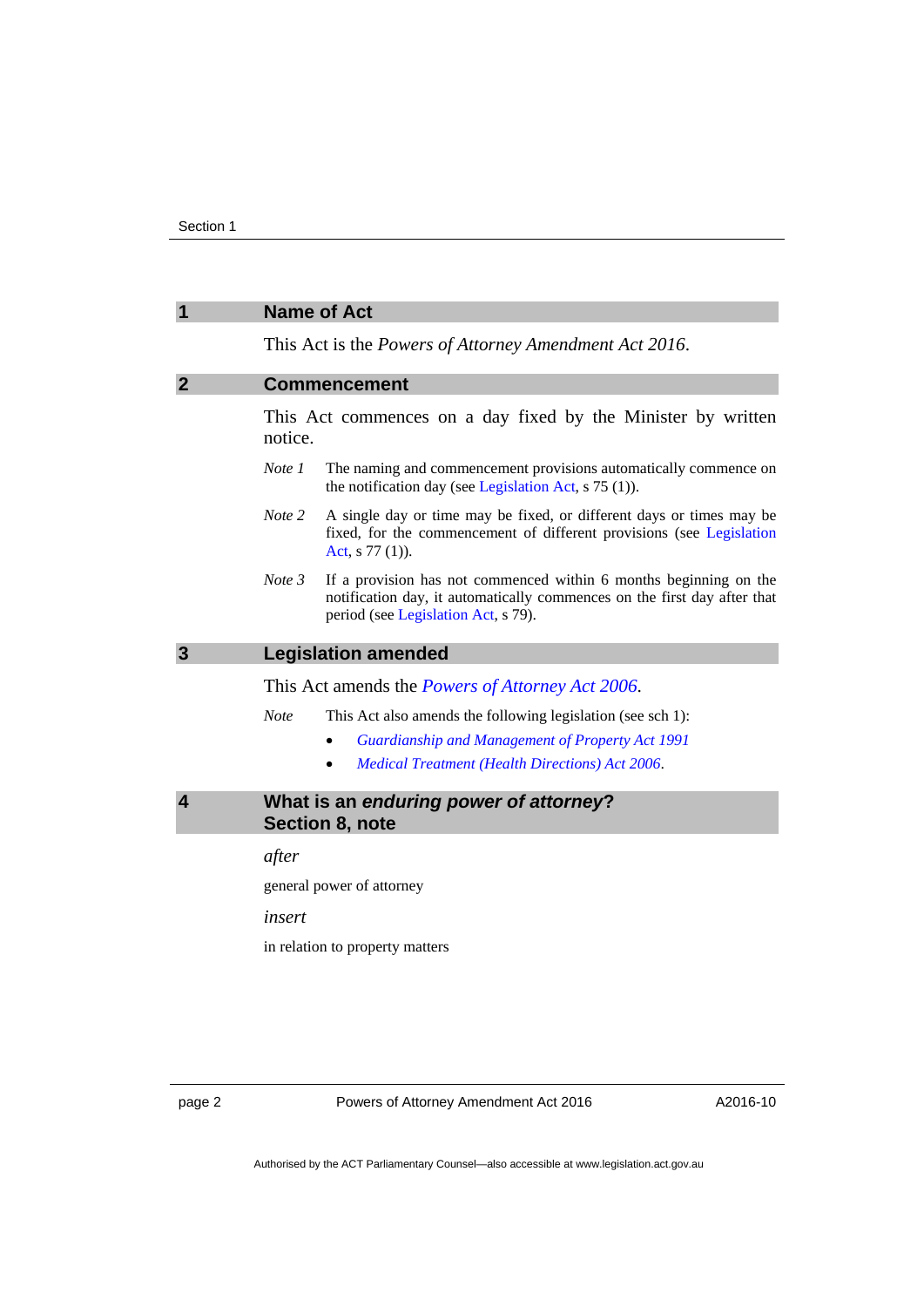#### <span id="page-4-0"></span>**5 Meaning of** *personal care matter* **Section 11, definition of** *personal care matter*

#### *omit*

special personal matter or special health care matter

#### *substitute*

special personal matter, special health care matter or medical research matter

#### <span id="page-4-1"></span>**6 Meaning of** *health care matter* **Section 12, definition of** *health care matter*

*after* 

special health care matter

*insert* 

or medical research matter

<span id="page-4-2"></span>

*in chapter 2, insert* 

#### **12A Meaning of** *medical research matter*

(1) In this Act:

*medical research matter*, for a principal, means a matter relating to the principal's participation in—

- (a) medical research; or
- (b) low-risk research.
- *Note* The power given to an attorney under an enduring power of attorney in relation to medical research matters must be exercised in accordance with pt 4.3A (Medical research matters).

A2016-10

Powers of Attorney Amendment Act 2016

page 3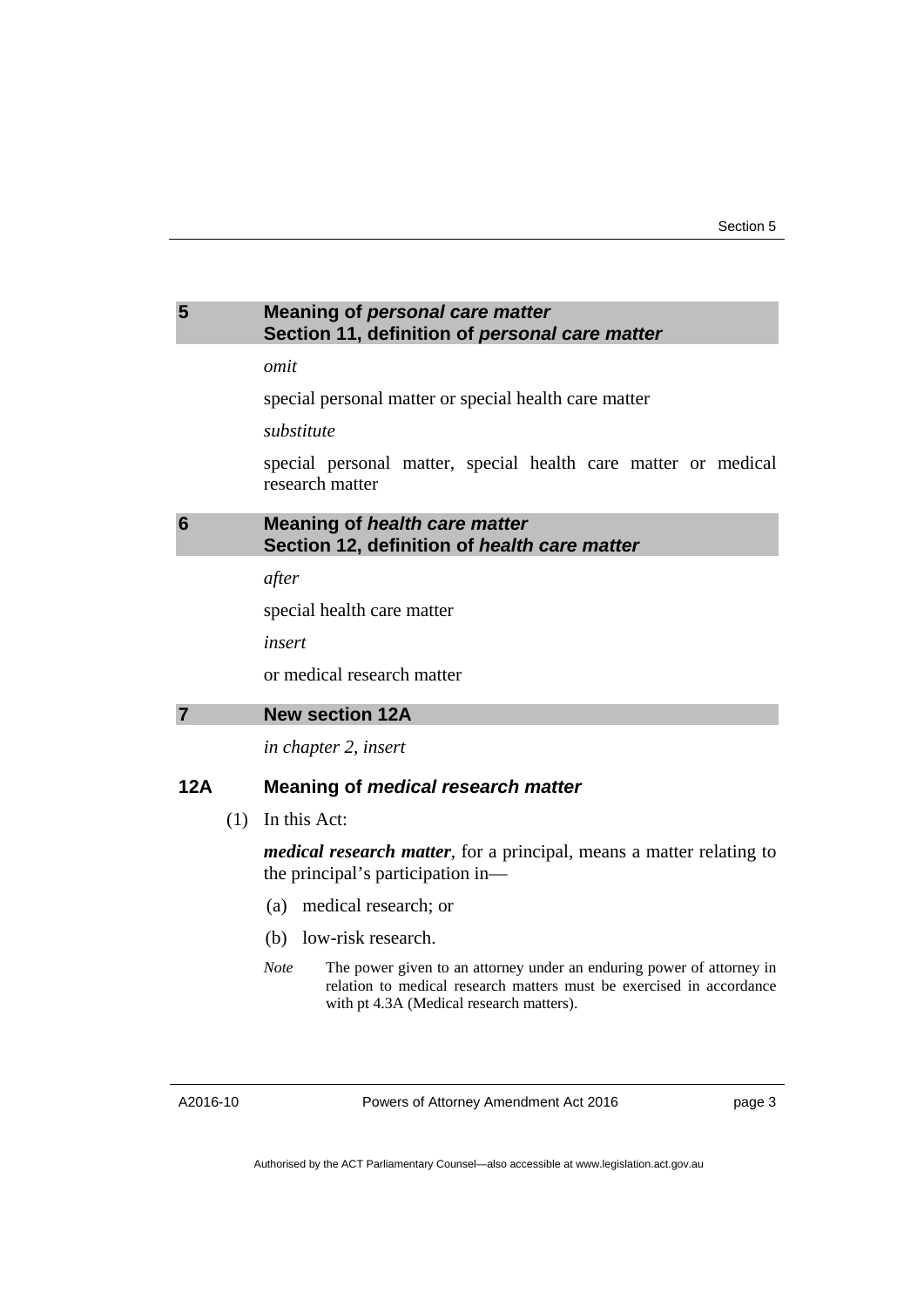(2) In this section:

*low-risk research*, in relation to a person—see section 41A.

*medical research*, in relation to a person—see section 41A.

#### <span id="page-5-0"></span>**8 Appointment of attorneys Section 13 (2)**

*omit* 

personal care matters or health care matters

*substitute* 

personal care matters, health care matters or medical research matters

<span id="page-5-1"></span>**9 Section 13 (2), note** 

*omit* 

#### <span id="page-5-2"></span>**10 Limit on s 13 power to appoint attorneys—enduring powers of attorney Section 14 (2) and (3)**

*omit* 

personal care or health care matter

*substitute* 

personal care matter, health care matter or medical research matter

page 4 Powers of Attorney Amendment Act 2016

A2016-10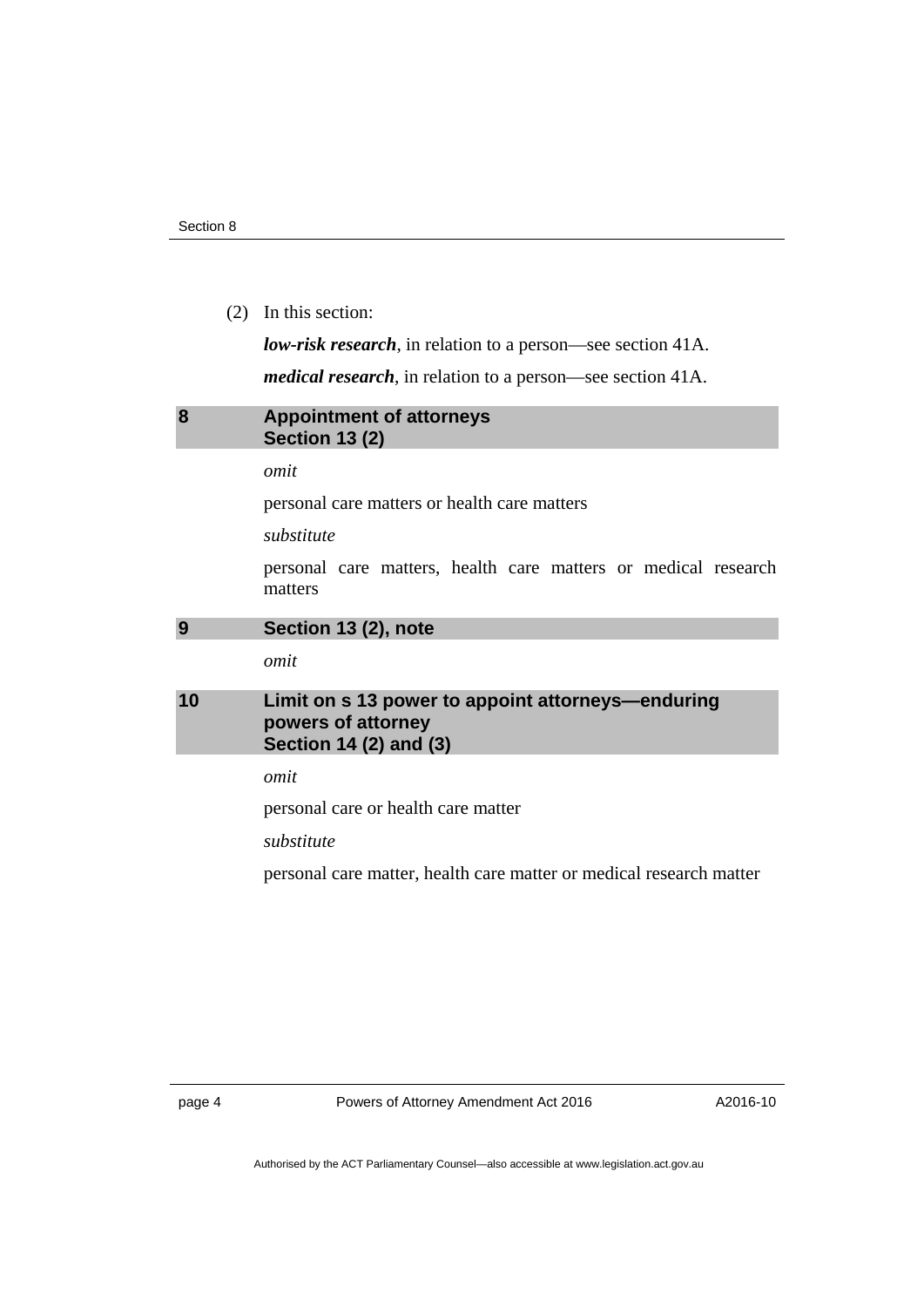<span id="page-6-0"></span>

| 11 | <b>Others acting for attorney</b><br><b>Section 33 (2)</b>      |
|----|-----------------------------------------------------------------|
|    | omit                                                            |
|    | decision-making ability                                         |
|    | substitute                                                      |
|    | decision-making capacity                                        |
| 12 | <b>Special health care matters</b><br><b>Section 37 (1) (d)</b> |
|    | omit                                                            |
| 13 | New part 4.3A                                                   |
|    | insert                                                          |

# <span id="page-6-2"></span><span id="page-6-1"></span>**Part 4.3A Medical research matters**

## **41A Definitions—pt 4.3A**

(1) In this part:

*approved*, for medical research or low-risk research, means medical research or low-risk research approved by a human research ethics committee constituted in accordance with, and acting in compliance with, the *National Statement on Ethical Conduct in Human Research* (2007), published by the NHMRC, as in force from time to time.

*Note* The *National Statement on Ethical Conduct in Human Research* (2007) is accessible at [www.nhmrc.gov.au](http://www.nhmrc.gov.au/).

A2016-10

Powers of Attorney Amendment Act 2016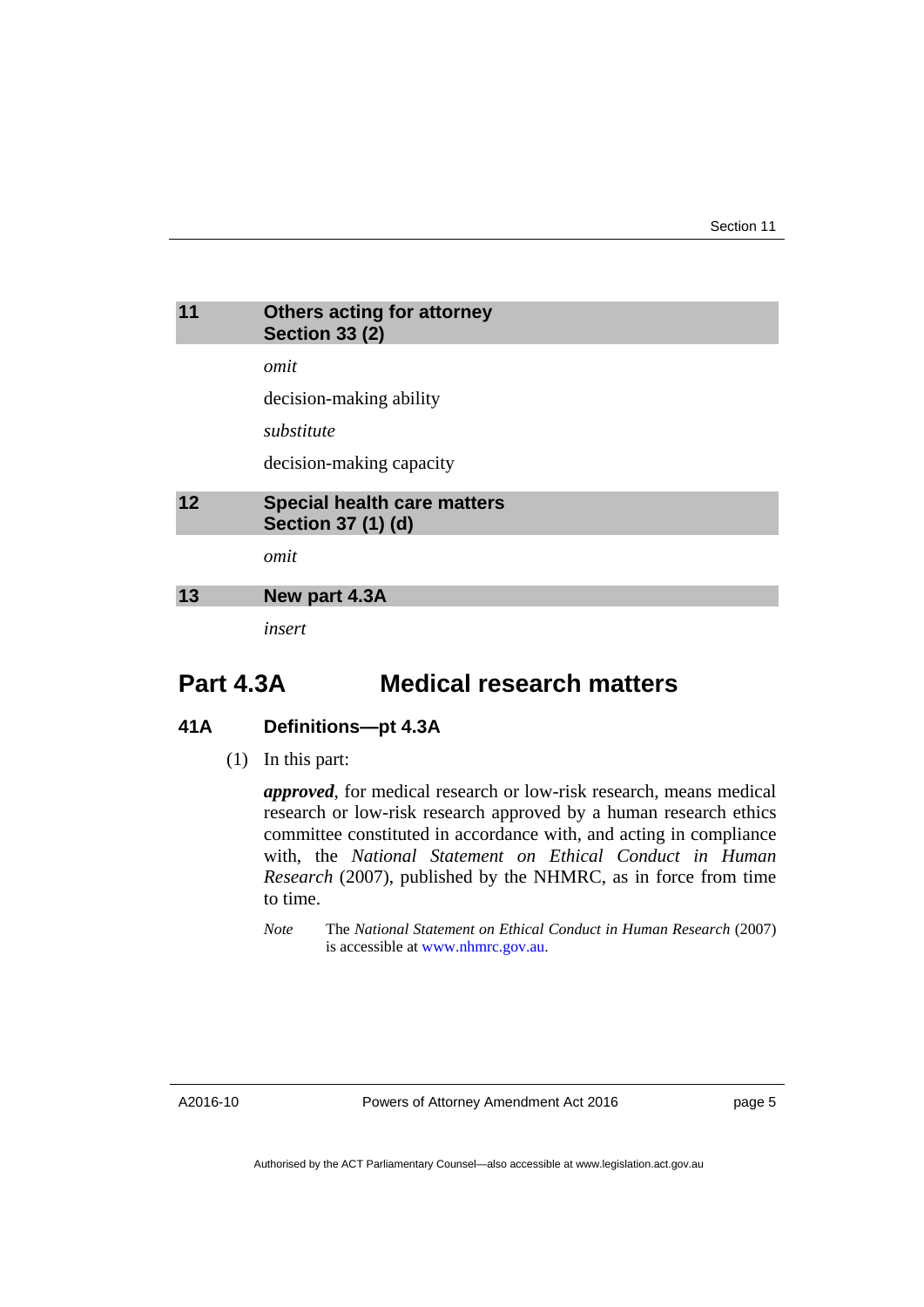*low-risk research*, in relation to a person—

- (a) means research carried out for medical or health purposes that—
	- (i) poses no foreseeable risk of harm to the person, other than any harm usually associated with the person's condition; and
	- (ii) does not change the treatment appropriate for the person's condition; but
- (b) does not include any activity that is part of a clinical trial.

#### **Examples—par (a)**

- 1 research using personal information or personal health information collected during routine health care
- 2 a non-intrusive examination for research purposes
- 3 observing the person's activities for research purposes
- 4 research comparing the effectiveness of paracetamol and ibuprofen during routine health care
- 5 collecting information through a survey for research purposes
- *Note* An example is part of the Act, is not exhaustive and may extend, but does not limit, the meaning of the provision in which it appears (see [Legislation Act,](http://www.legislation.act.gov.au/a/2001-14) s 126 and s 132).

*medical research*, in relation to a person—

- (a) means research in relation to the diagnosis, maintenance or treatment of a medical condition that the person has or has had or to which the person has a significant risk of being exposed; and
- (b) includes—
	- (i) experimental health care; and
	- (ii) the administration of medication or the use of equipment or a device as part of a clinical trial; and
	- (iii) research prescribed by regulation as medical research; but

page 6 Powers of Attorney Amendment Act 2016

A2016-10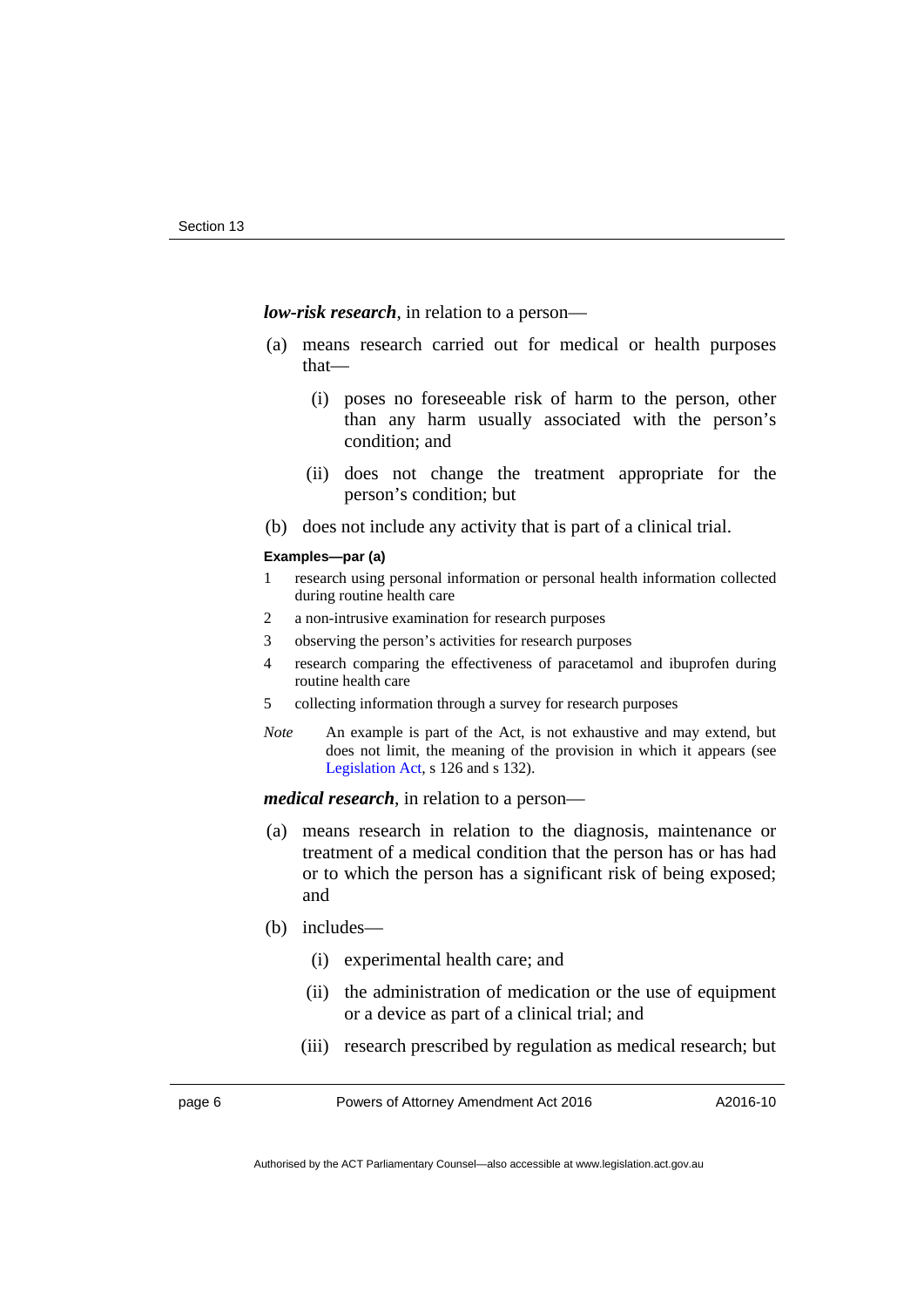- (c) does not include—
	- (i) low-risk research; or
	- (ii) research prescribed by regulation not to be medical research.

#### **Example—par (b) (ii)**

a clinical trial involving a drug usually used for a particular medical condition but trialled as a treatment for a different medical condition

*medical research power of attorney*, for a principal, means—

- (a) an enduring power of attorney under which the principal authorises an attorney to exercise power in relation to a medical research matter; or
- (b) an enduring power of attorney—
	- (i) under which the principal authorises an attorney to exercise power in relation to a health care matter; and
	- (ii) that was made before the commencement of the *Powers of Attorney Amendment Act 2016*.

#### (2) In this section:

#### *experimental health care* means research—

- (a) into health care that—
	- (i) has not yet gained the support of a substantial number of practitioners in that field of health care; and
	- (ii) may, but need not, be medical in nature; and
- (b) delivered as part of a test or trial.

#### **Examples**

- 1 trialling increased physical therapy for patients on ventilation apparatus
- 2 trialling a new absorbent material after bathing to treat dermatological conditions

A2016-10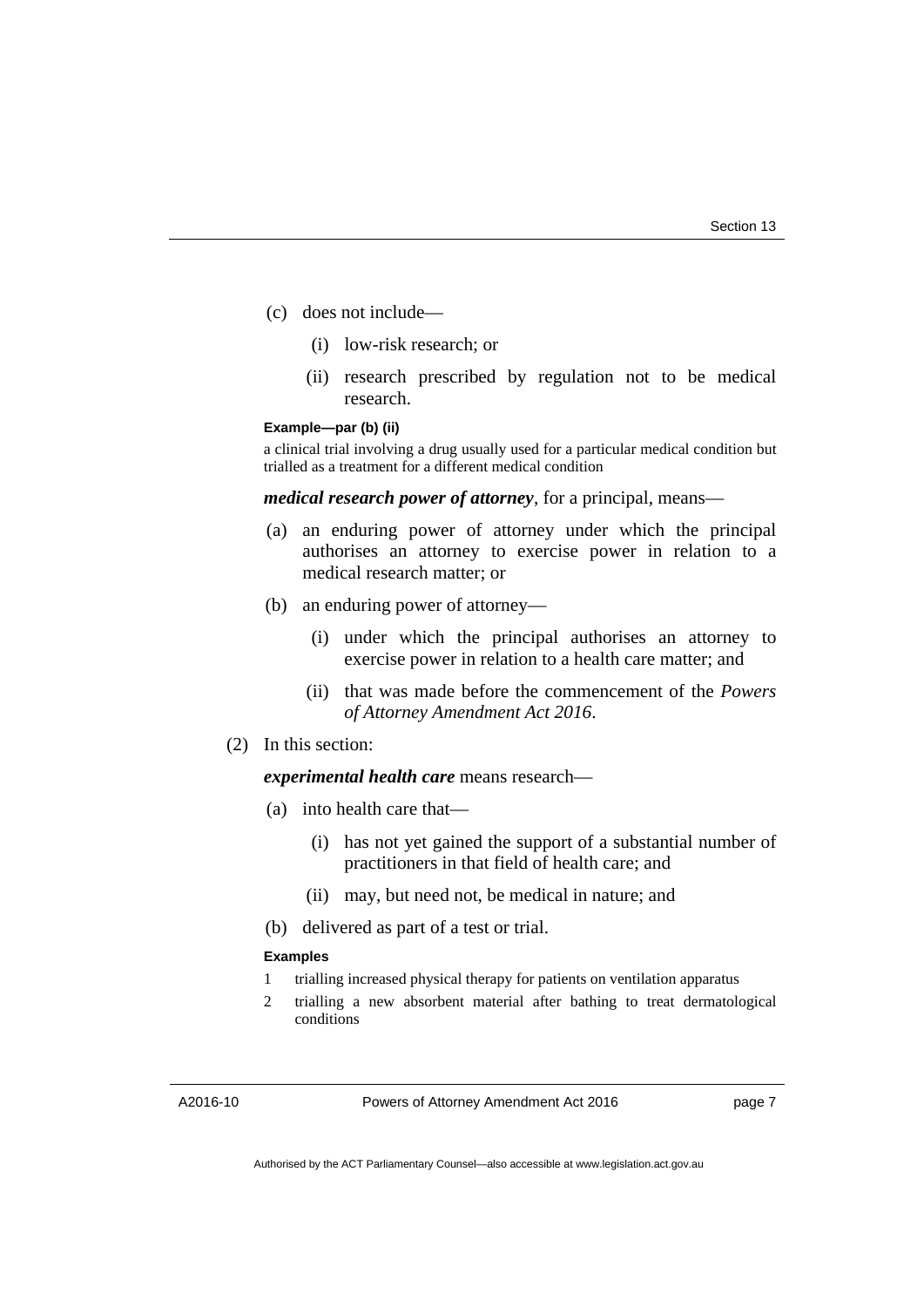*NHMRC* means the National Health and Medical Research Council established under the *[National Health and Medical Research](https://www.comlaw.gov.au/Series/C2004A04516)  [Council Act 1992](https://www.comlaw.gov.au/Series/C2004A04516)* (Cwlth), section 5B.

*personal health information*—see the *[Health Records \(Privacy and](http://www.legislation.act.gov.au/a/1997-125)  [Access\) Act 1997](http://www.legislation.act.gov.au/a/1997-125)*, dictionary.

*personal information*—see the *[Information Privacy Act 2014](http://www.legislation.act.gov.au/a/2014-24)*, section 8.

#### **41B Attorney must follow decision-making principles**

- (1) This section applies in relation to a medical research power of attorney if the principal has impaired decision-making capacity.
- (2) An attorney authorised under a medical research power of attorney for a principal who is asked to consent to the principal participating in medical research or low-risk research must exercise the power in accordance with the following principles (the *decision-making principles*):
	- (a) the principal's wishes, as far as they can be worked out, must be given effect to, unless making the decision in accordance with the wishes is likely to significantly adversely affect the principal's interests;
	- (b) if giving effect to the principal's wishes is likely to significantly adversely affect the principal's interests—the attorney must give effect to the principal's wishes as far as possible without significantly adversely affecting the principal's interests;
	- (c) if the principal's wishes cannot be given effect to at all—the principal's interests must be promoted;
	- (d) the principal's life (including the principal's lifestyle) must be interfered with to the smallest extent necessary;
	- (e) the principal must be encouraged to look after themself as far as possible;

Authorised by the ACT Parliamentary Counsel—also accessible at www.legislation.act.gov.au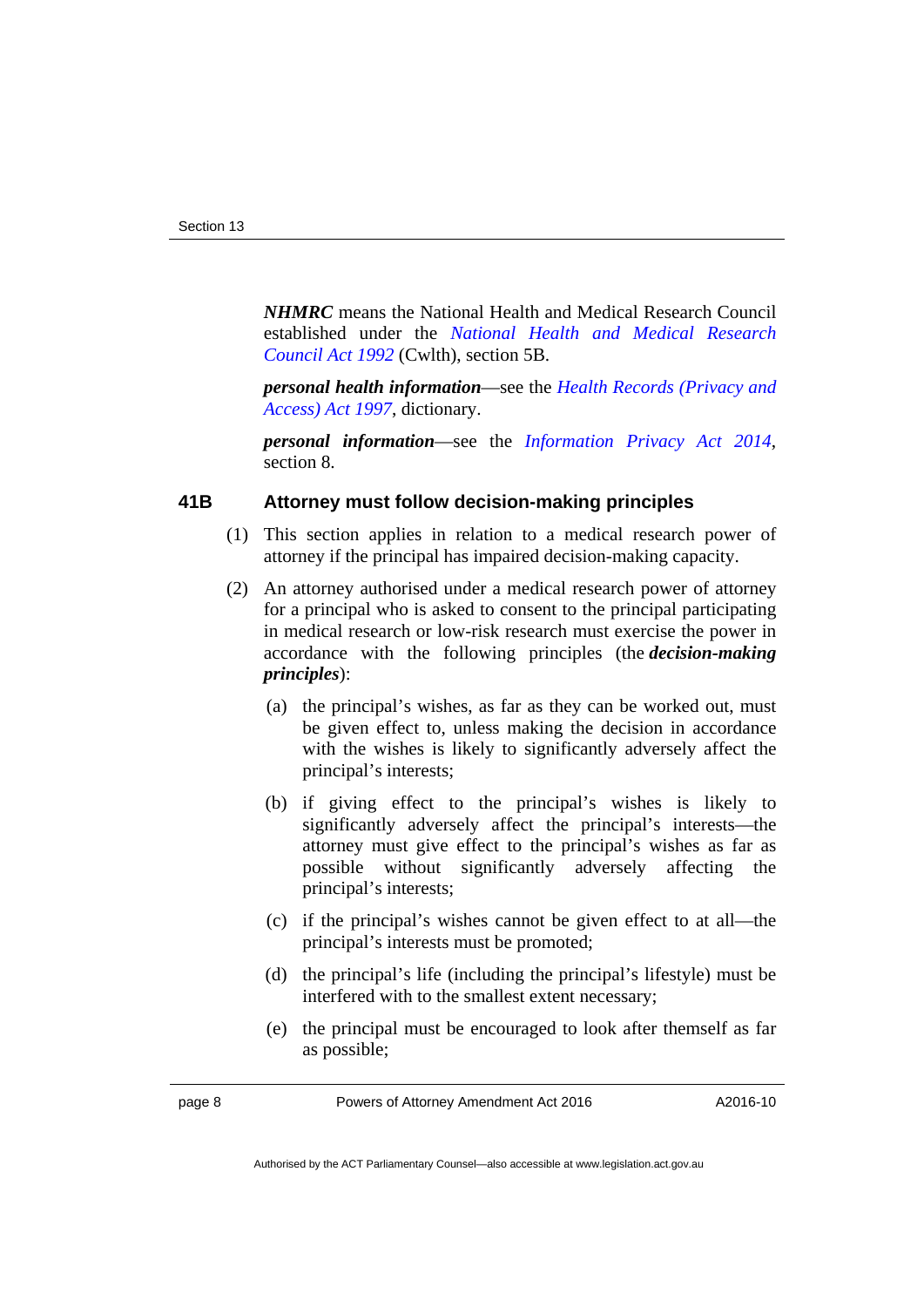- (f) the principal must be encouraged to live in the general community, and take part in community activities, as far as possible.
- (3) If the principal was participating in medical research or low-risk research before the principal became a person with impaired decision-making capacity, it is presumed the principal's wishes include to continue participating in the medical research or low-risk research.
- (4) Before making a decision, the attorney must consult with each of the principal's carers.
- (5) However, the attorney must not consult with a carer if the consultation would, in the attorney's opinion, adversely affect the principal's interests.
- (6) Subsection (5) does not limit the consultation that the attorney may carry out.
- (7) In this section:

*carer*—see the *[Guardianship and Management of Property](http://www.legislation.act.gov.au/a/1991-62)  [Act 1991](http://www.legislation.act.gov.au/a/1991-62)*, section 6.

#### **41C Attorney may consent to principal's participation in low-risk research**

 (1) This section applies in relation to a medical research power of attorney if the principal has impaired decision-making capacity.

A2016-10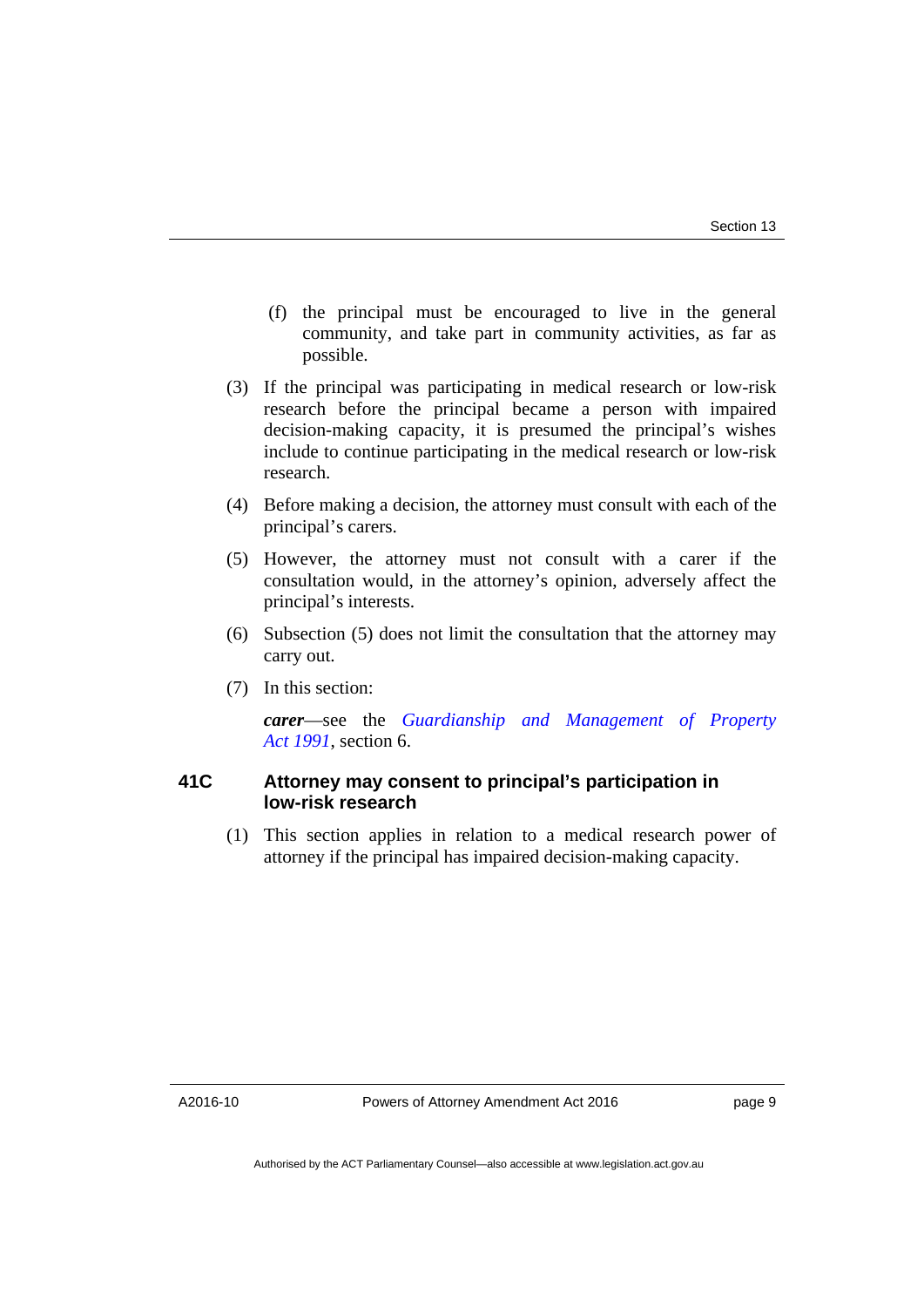- (2) An attorney authorised under the medical research power of attorney may consent to the principal participating in low-risk research only if the research is approved.
	- *Note* If a principal has made a health direction under the *[Medical Treatment](http://www.legislation.act.gov.au/a/2006-51)  [\(Health Directions\) Act 2006](http://www.legislation.act.gov.au/a/2006-51)*, when making a decision under this section, the attorney must comply with—
		- (a) if the health direction is consistent with the power of attorney the health direction; and
		- (b) if the health direction is inconsistent with the power of attorney the document that was made most recently (see *[Medical](http://www.legislation.act.gov.au/a/2006-51)  [Treatment \(Health Directions\) Act 2006](http://www.legislation.act.gov.au/a/2006-51)*, s 19).
- (3) If an attorney makes an application, the ACAT must give an opinion or advice to assist the attorney to decide whether to give consent under subsection (2).

#### **41D Attorney may consent to principal's participation in medical research**

- (1) This section applies in relation to a medical research power of attorney if the principal has impaired decision-making capacity.
- (2) An attorney authorised under a medical research power of attorney for a principal may consent to the principal participating in medical research only if—
	- (a) the research is approved; and
	- (b) the principal is not likely to regain decision-making capacity before the latest time that the principal may meaningfully participate in the research; and
		- *Note* An independent doctor must assess the likelihood of a principal regaining decision–making capacity within the time mentioned (see s 41F).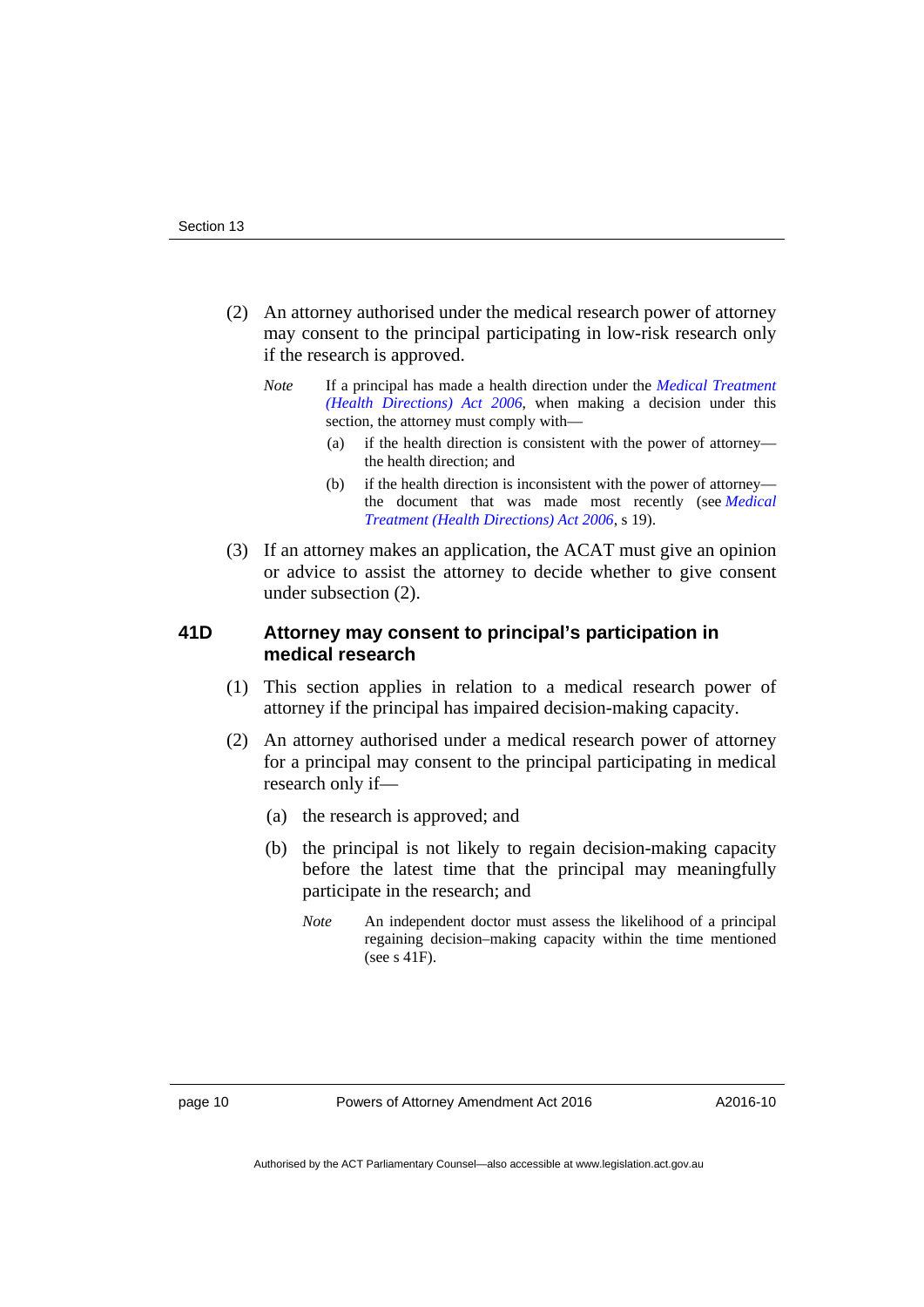- (c) the attorney is satisfied on reasonable grounds that—
	- (i) the research relates to the diagnosis, maintenance or treatment of a condition that the principal has or has had or to which the principal has a significant risk of being exposed; and
	- (ii) the research may result in benefit to the principal or others with the condition; and
	- (iii) the potential benefit to the principal, or others with the condition, of participating in the research outweighs any potential risk or inconvenience to the principal, or any potential adverse impact on the principal's quality of life; and
	- (iv) participating in the research will not unduly interfere with the principal's privacy.
- *Note* If a principal has made a health direction under the *[Medical Treatment](http://www.legislation.act.gov.au/a/2006-51)  [\(Health Directions\) Act 2006](http://www.legislation.act.gov.au/a/2006-51)*, when making a decision under this section, the attorney must comply with—
	- (a) if the health direction is consistent with the power of attorney the health direction; and
	- (b) if the health direction is inconsistent with the power of attorney the document that was made most recently (see *[Medical](http://www.legislation.act.gov.au/a/2006-51)  [Treatment \(Health Directions\) Act 2006](http://www.legislation.act.gov.au/a/2006-51)*, s 19).
- (3) If an attorney makes an application, the ACAT must give an opinion or advice to assist the attorney to decide whether to give consent under subsection (2).

#### **41E Attorney must not benefit etc from attorney's decision**

- (1) An attorney must not—
	- (a) accept a fee or other benefit for consenting, or refusing to consent, to a principal participating in low-risk research under section 41C or medical research under section 41D; and
	- (b) be involved in, or connected to, the research.

A2016-10

Powers of Attorney Amendment Act 2016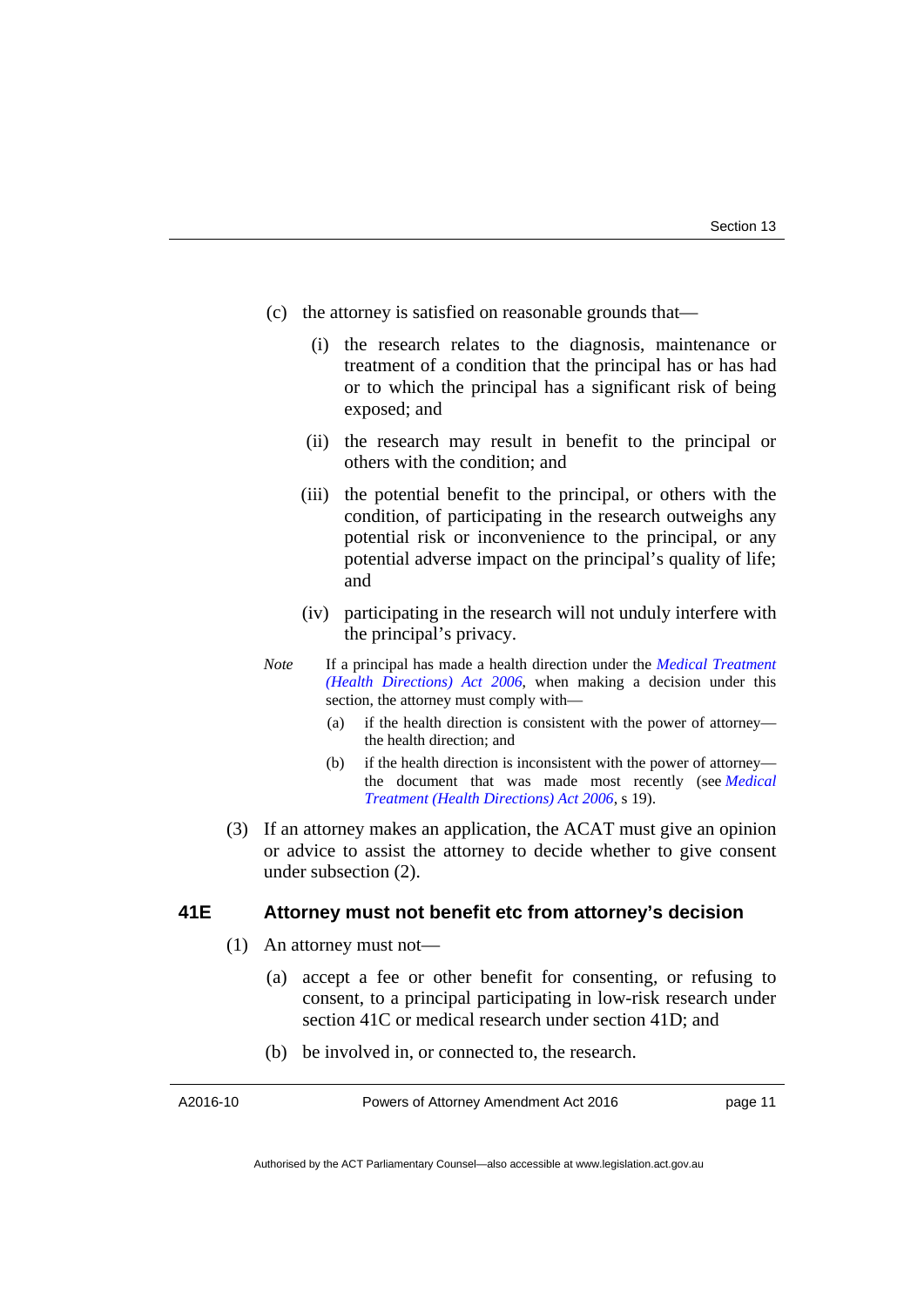(2) To remove any doubt, subsection (1) (a) does not apply to any personal benefit to the attorney because of an improvement in the principal's health as a result of participating in the research.

#### **41F Assessment of likelihood of principal regaining decision-making capacity**

- (1) The likelihood of a principal regaining decision–making capacity within the period mentioned in section 41D (2) (b) must be assessed by an independent doctor, taking into account—
	- (a) the principal's medical, mental and physical condition; and
	- (b) the severity of the principal's condition and the prognosis for the principal; and
	- (c) the current stage of treatment and care required for the principal; and
	- (d) any other circumstances relevant to the principal; and
	- (e) the nature of the medical research, including the type of treatment or care provided by the research and the timeframe for the research.
- (2) The independent doctor must state, in writing, the doctor's belief whether the principal is likely to regain decision-making capacity within the period mentioned in subsection (1), and the reasons for the belief.
	- *Note 1* An independent doctor must always give a statement under s (2), regardless of whether the ACAT has made a declaration about the decision-making capacity of a principal for an enduring power of attorney under the *[Guardianship and Management of Property](http://www.legislation.act.gov.au/a/1991-62)  [Act 1991](http://www.legislation.act.gov.au/a/1991-62)*, s 65.
	- *Note* 2 In a proceeding, a certificate by an independent doctor under s (2) stating whether the principal is likely to regain decision-making capacity within the required period is evidence of that fact (see s 87).

page 12 Powers of Attorney Amendment Act 2016

A2016-10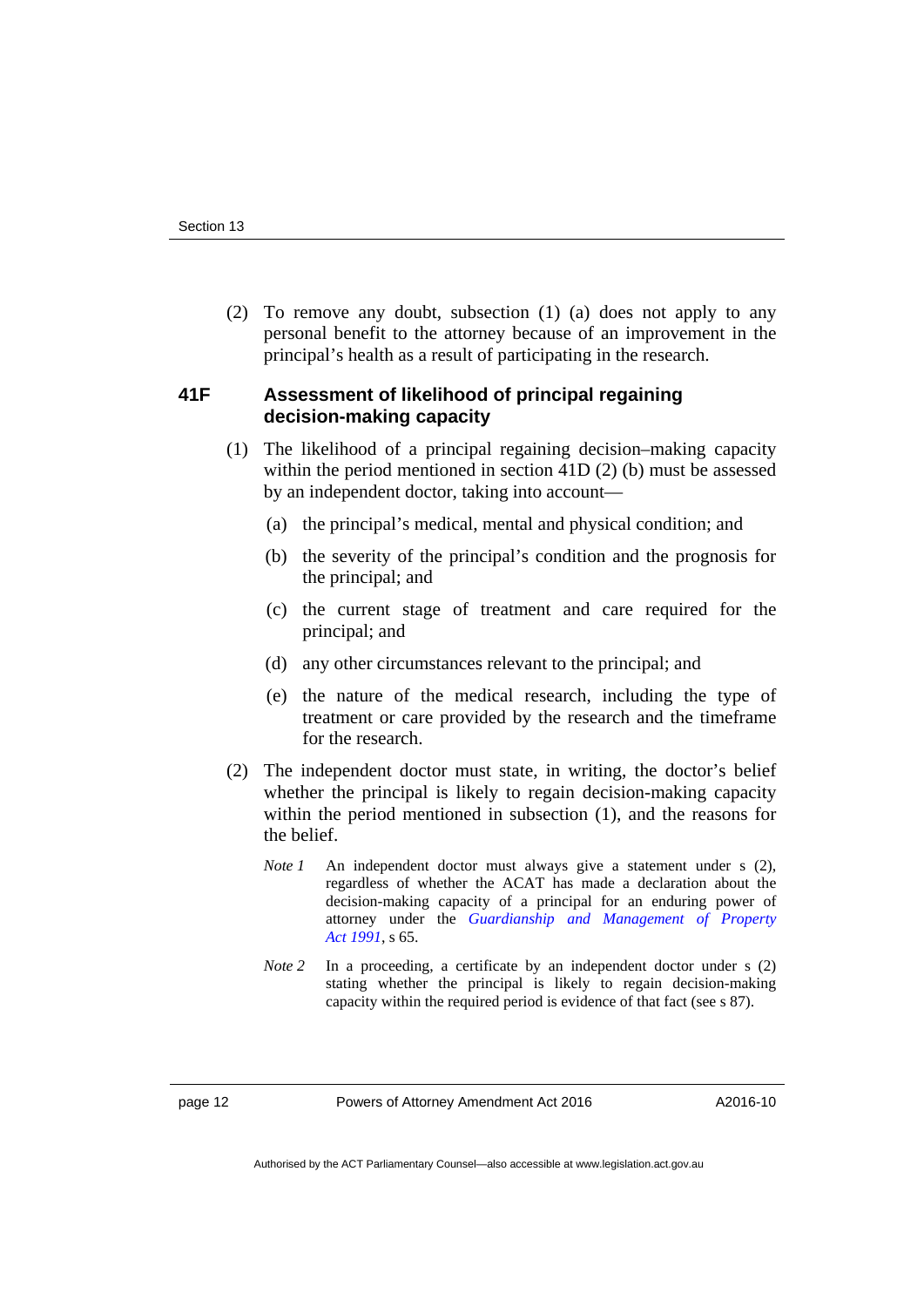(3) In this section:

*independent doctor*, in relation to medical research, means a doctor who is not involved in, nor connected to, the research, other than a professional interest in the area of the research.

#### **41G Interested person may apply to ACAT for review of attorney's decision**

- (1) An interested person for a principal may apply to the ACAT for review of the decision of the attorney to consent, or refuse to consent, to the principal participating in low-risk research under section 41C or medical research under section 41D.
- (2) In this section:

*interested person*, for a principal—see section 74.

#### <span id="page-14-0"></span>**14 Obligations on health care facilities in relation to powers of attorney Section 49 (a)**

*omit* 

or health care matters

*substitute* 

, health care matters or medical research matters

#### <span id="page-14-1"></span>**15 Meaning of** *interested person***—ch 7 Section 74, definition of** *interested person***, new paragraph (h)**

*insert* 

(h) a person prescribed by regulation.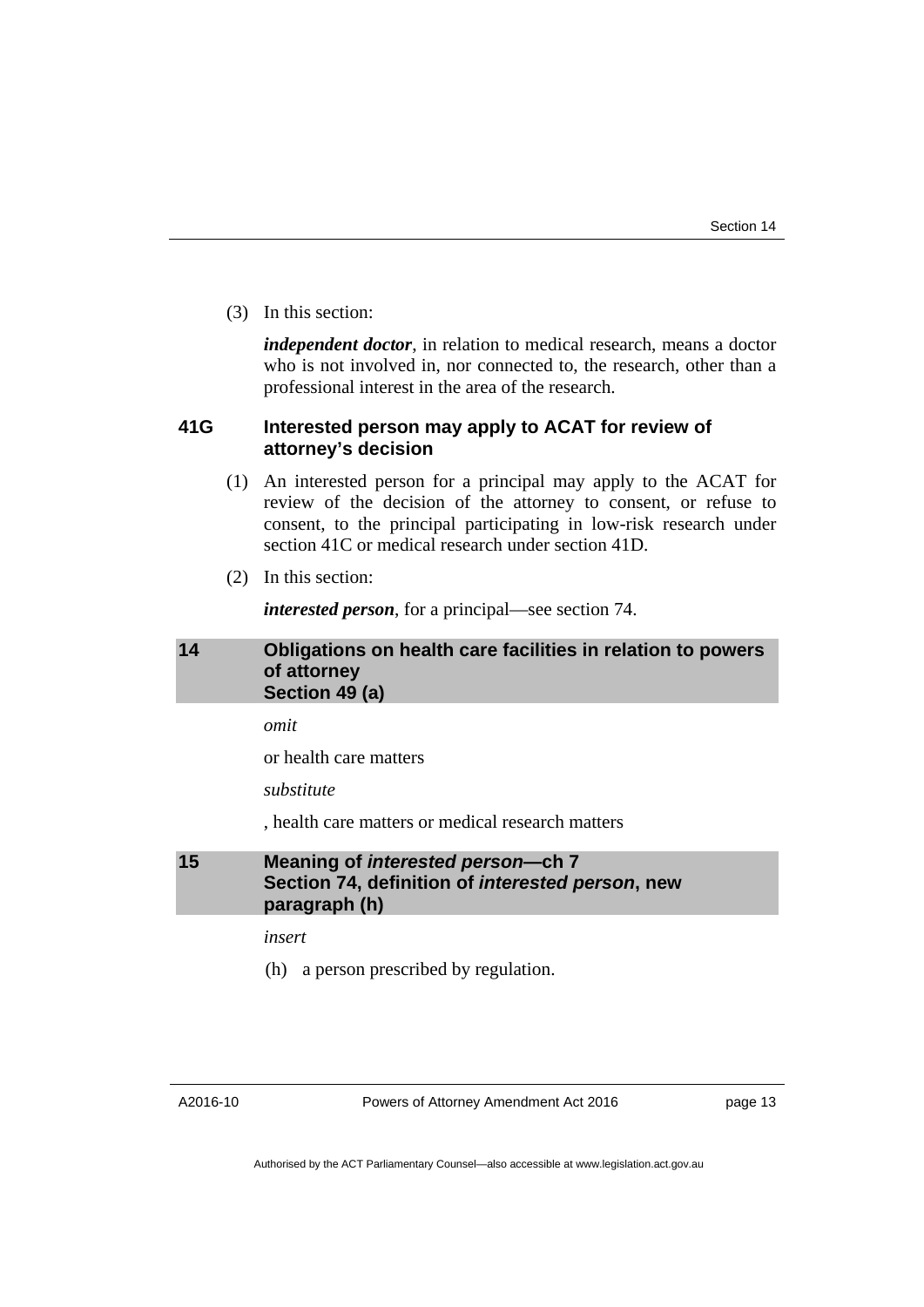<span id="page-15-3"></span><span id="page-15-2"></span><span id="page-15-1"></span><span id="page-15-0"></span>

| 16   |     | <b>Section 85 heading</b>                                                                                                   |  |
|------|-----|-----------------------------------------------------------------------------------------------------------------------------|--|
|      |     | substitute                                                                                                                  |  |
| 85   |     | Attorney's health care, medical research or low-risk<br>research decision not in principal's interest                       |  |
| 17   |     | Section 85 (1), new definitions                                                                                             |  |
|      |     | insert                                                                                                                      |  |
|      |     | <b><i>low-risk research</i></b> , in relation to a person—see section 41A.                                                  |  |
|      |     | <i>medical research</i> , in relation to a person—see section 41A.                                                          |  |
| 18   |     | Section 85 (2) (a)                                                                                                          |  |
|      |     | substitute                                                                                                                  |  |
|      |     | (a) an attorney makes a decision in relation to-                                                                            |  |
|      |     | the health care of the principal; or<br>(i)                                                                                 |  |
|      |     | the principal participating in medical research or low-risk<br>(ii)<br>research; and                                        |  |
| 19   |     | General principles for enduring powers of attorney<br>Schedule 1, section 1.11                                              |  |
|      |     | substitute                                                                                                                  |  |
| 1.11 |     | Health care and medical research                                                                                            |  |
|      | (1) | An individual is entitled to have decisions about a health care matter<br>or a medical research matter made by an attorney— |  |
|      |     | (a) in the way least restrictive of the individual's rights and<br>freedom of action; and                                   |  |
|      |     |                                                                                                                             |  |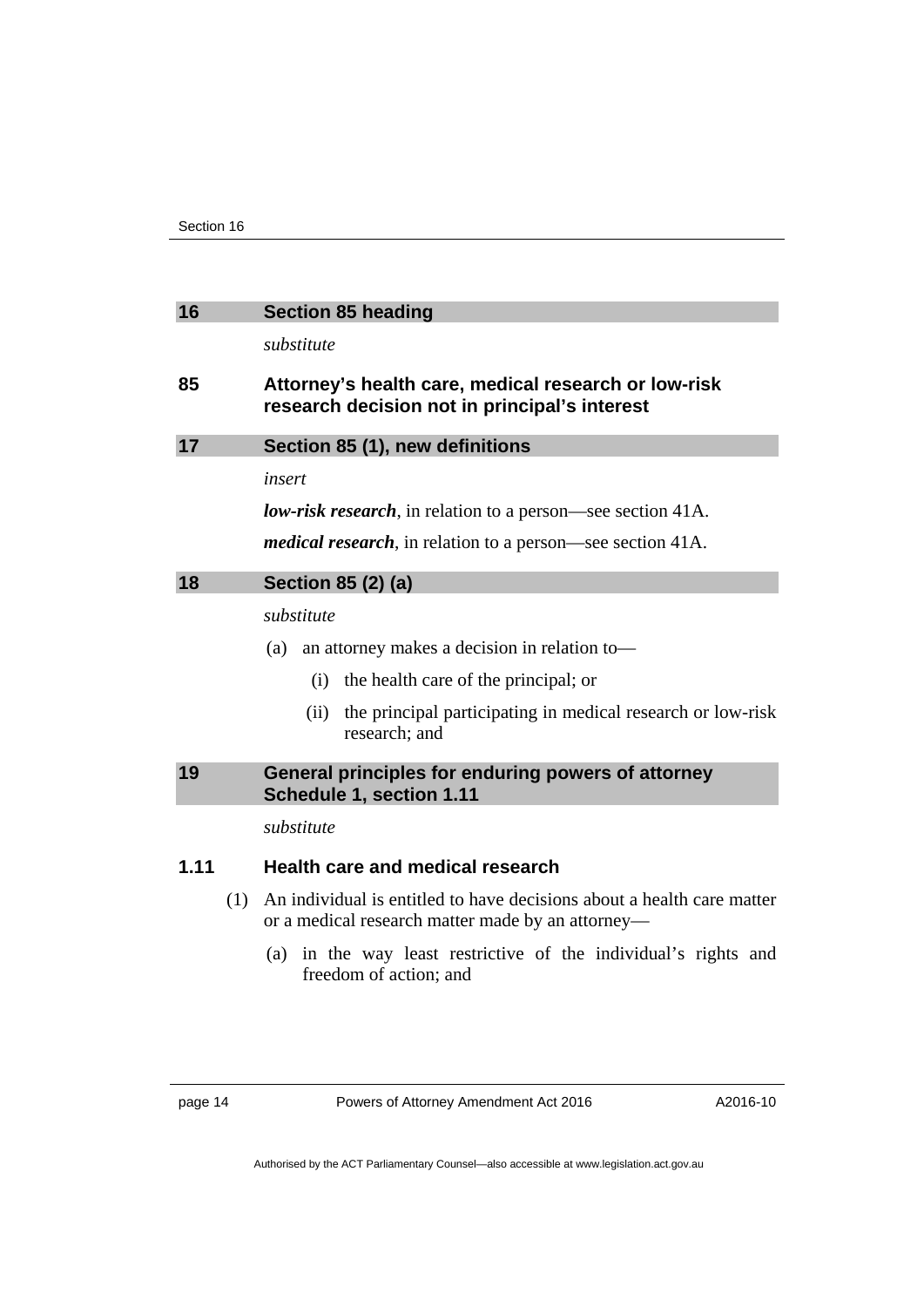- (b) only if the exercise of power—
	- (i) is, in the attorney's opinion, necessary and appropriate to maintain or promote the individual's health and wellbeing; or
	- (ii) is, in all the circumstances, in the individual's best interests.
- (2) An individual's wishes in relation to a health care matter or a medical research matter, and any information provided by the individual's health care provider, must be taken into account when an attorney decides what is appropriate in the exercise of power for a health care matter or a medical research matter.

#### <span id="page-16-0"></span>**20 Dictionary, new definitions**

#### *insert*

*approved*, for medical research or low-risk research, for part 4.3A (Medical research matters)—see section 41A.

*decision-making principles*—see section 41B.

*low-risk research*, in relation to a person, for part 4.3A (Medical research matters)—see section 41A.

*medical research*, in relation to a person, for part 4.3A (Medical research matters)—see section 41A.

*medical research matter*, for a principal—see section 12A.

*medical research power of attorney*, for a principal, for part 4.3A (Medical research matters)—see section 41A.

A2016-10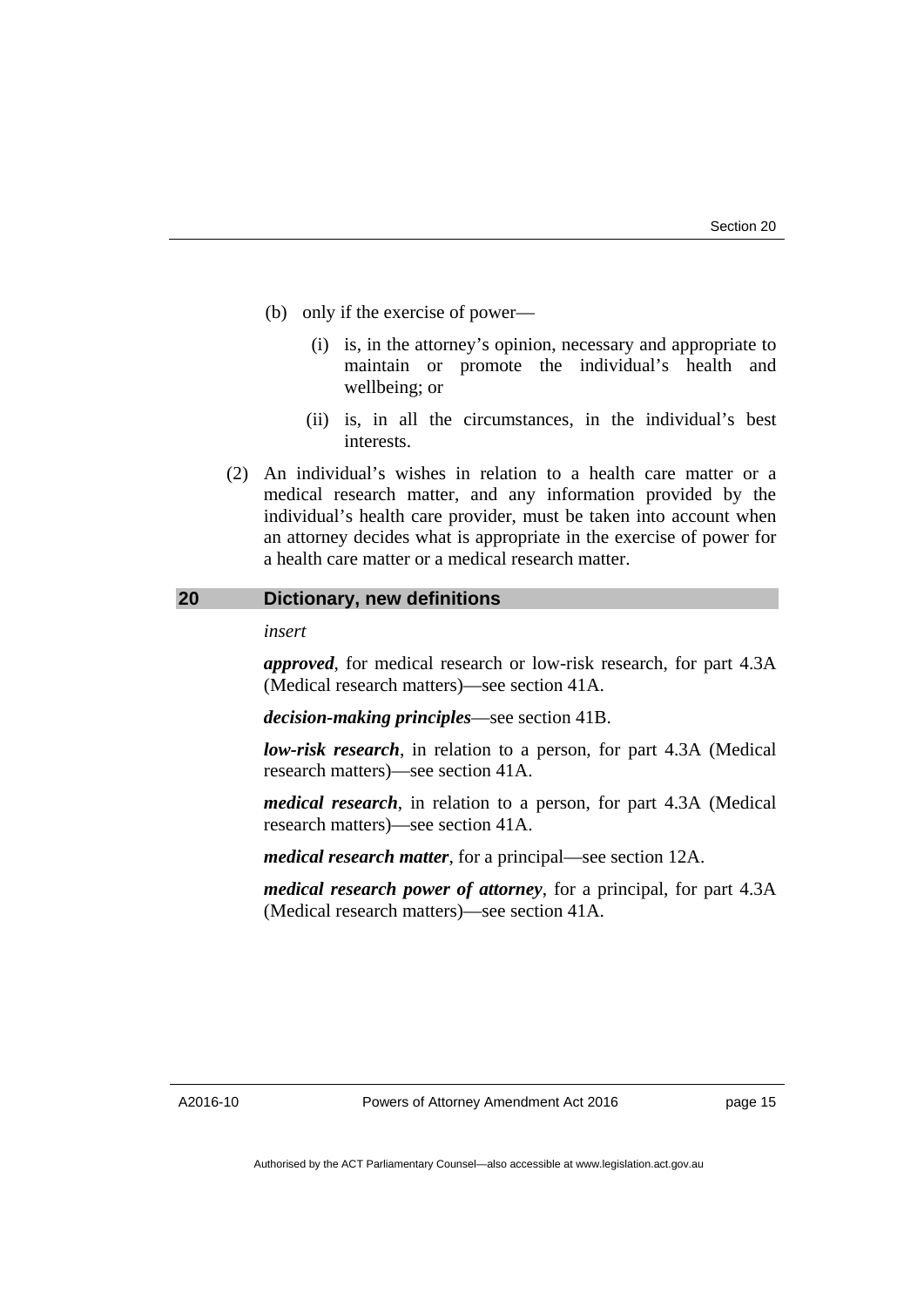# <span id="page-17-0"></span>**Schedule 1 Other amendments**

(see s 3)

# <span id="page-17-1"></span>**Part 1.1 Guardianship and Management of Property Act 1991**

#### **[1.1] Section 7 (3) (e)**

*omit* 

other than

*substitute* 

including medical research or low-risk research but not including

# **[1.2] Section 7 (3) (e), new note**

*insert* 

*Note* For when a guardian may consent to a person participating in medical research or low-risk research, see pt 2B (Medical research and low-risk research).

## **[1.3] Section 8B (1) (a)**

*after* 

health care matters

*insert* 

or medical research matters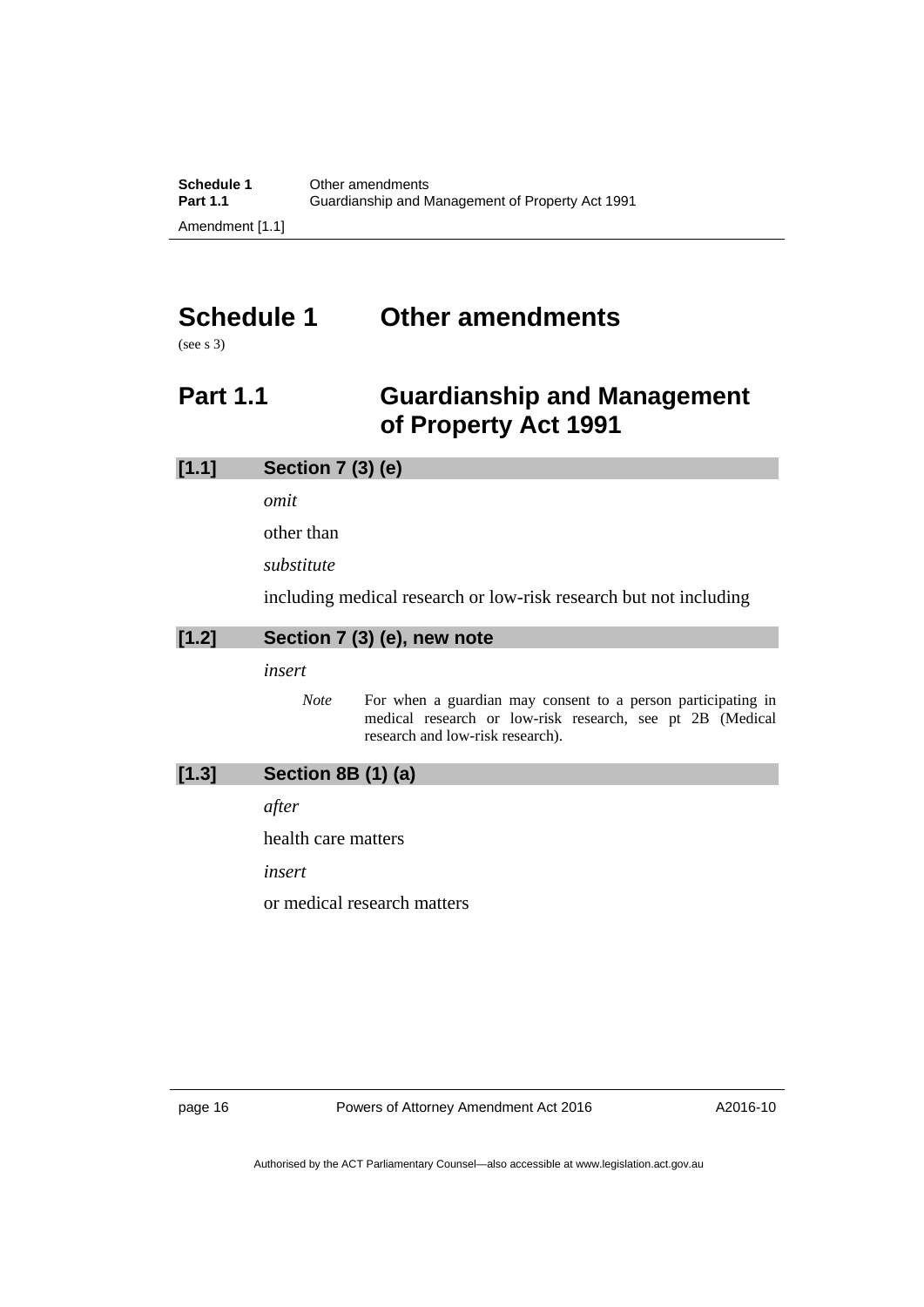Amendment [1.4]

| [1.4] | Section 8B (2) |  |
|-------|----------------|--|
|-------|----------------|--|

*after* 

medical treatment

*insert* 

, medical research or low-risk research

#### **[1.5] New section 8B (3)**

*insert* 

(3) In this section:

*health care matter*, for a principal—see the *[Powers of Attorney](http://www.legislation.act.gov.au/a/2006-50)  [Act 2006](http://www.legislation.act.gov.au/a/2006-50)*, section 12.

*medical research matter*, for a principal—see the *[Powers of](http://www.legislation.act.gov.au/a/2006-50)  [Attorney Act 2006](http://www.legislation.act.gov.au/a/2006-50)*, section 12A.

#### **[1.6] Section 32A, definition of** *medical treatment***, paragraph (b)**

*substitute* 

- (b) does not include—
	- (i) a prescribed medical procedure; or
	- (ii) medical research; or
	- (iii) low-risk research.

# **[1.7] Section 32D (1) (b)**

*substitute* 

- (b) while the person is a protected person, the person—
	- (i) needs, or is likely to need, medical treatment; or

A2016-10

Powers of Attorney Amendment Act 2016

page 17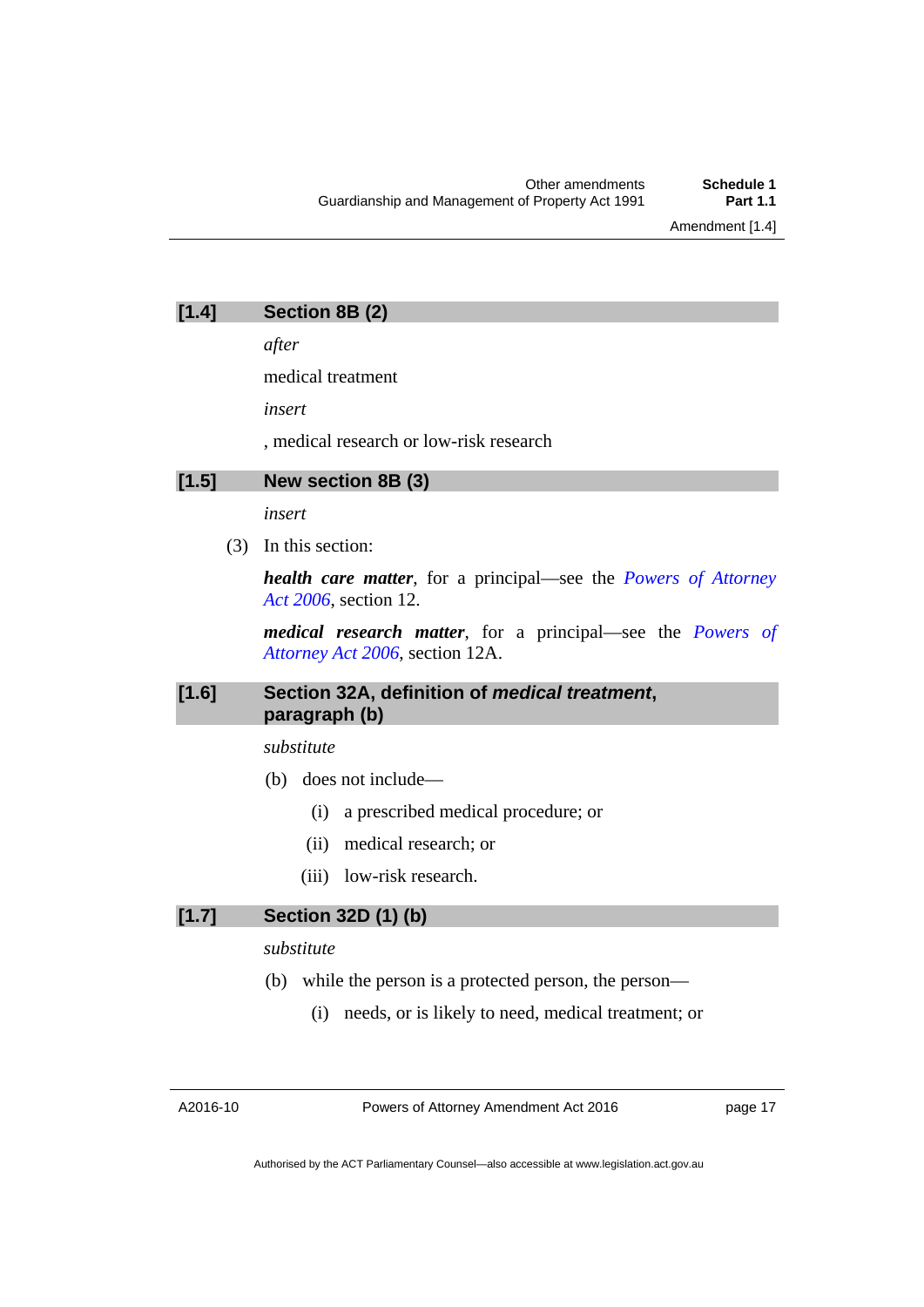(ii) would, or is likely to, benefit from participating in low-risk research.

*omit* 

needed, or likely to be needed, by the protected person

*substitute* 

or low-risk research

### **[1.9] Section 32D (2), note 2**

#### *substitute*

*Note 2* A health attorney's power to consent to medical treatment for a protected person, or to the protected person participating in low-risk research, must be exercised in a way that is consistent with any existing health direction made by the protected person, unless it is not reasonable to do so (see *[Medical Treatment \(Health Directions\)](http://www.legislation.act.gov.au/a/2006-51)  [Act 2006](http://www.legislation.act.gov.au/a/2006-51)*, s 18).

#### **[1.10] New section 32D (2A)**

*after the notes, insert* 

 (2A) A health attorney may consent to the protected person participating in low-risk research only if the research is approved.

**[1.11] Section 32D (3)** 

*after* 

medical treatment

*insert* 

or low-risk research

page 18 **Powers of Attorney Amendment Act 2016**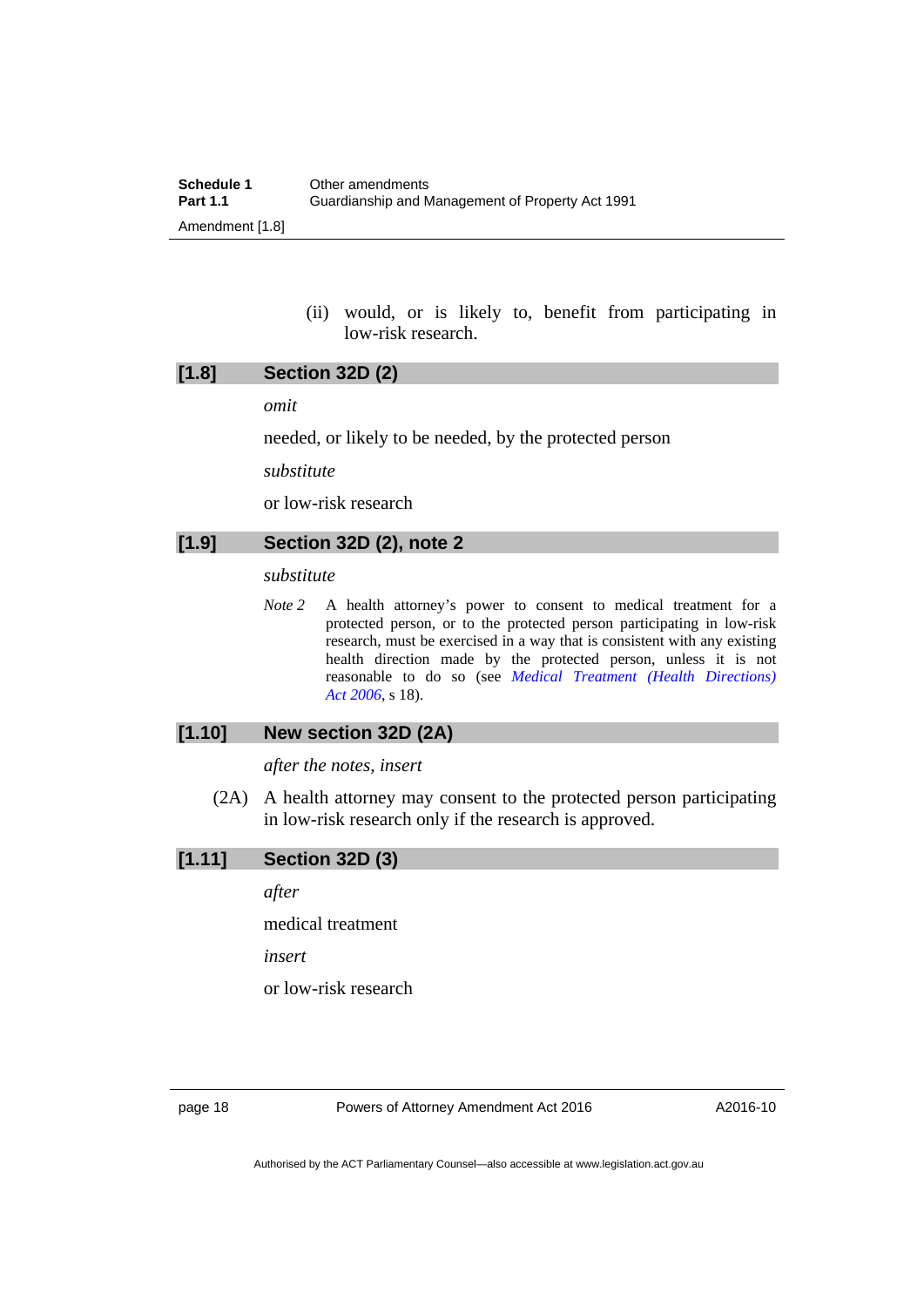# **[1.12] Section 32E (2)**

*after* 

medical treatment

*insert* 

or low-risk research

#### **[1.13] New section 32E (3)**

#### *insert*

- (3) If the protected person was participating in low-risk research before the protected person became a person with impaired decision-making capacity, it is presumed the protected person's wishes include to continue participating in the research.
	- *Note* Under the decision-making principles, the protected person's wishes, as far as they can be worked out, must be given effect to (see  $s \cdot 4$  (2)).

### **[1.14] Section 32F (2)**

*after* 

the protected person

*insert* 

or to the protected person participating in low-risk research

### **[1.15] Section 32G**

#### *after*

medical treatment for a protected person,

*insert* 

or to the protected person participating in low-risk research,

A2016-10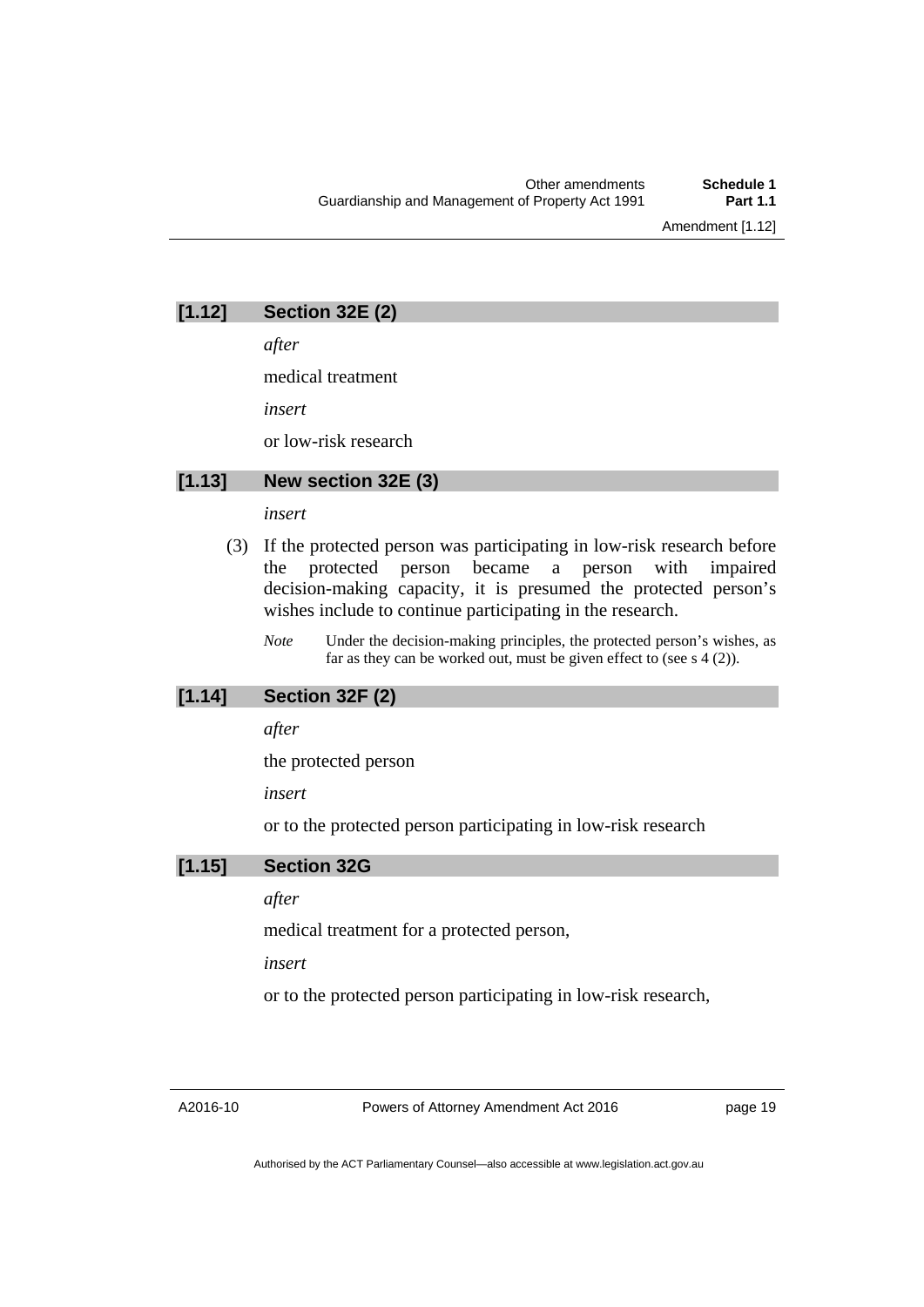# **[1.16] Section 32G (c) to (i)**

#### *substitute*

- (c) the medical treatment or low-risk research for which consent is sought;
- (d) any alternative medical treatment or low-risk research that is available;
- (e) the nature and likely effect of the medical treatment for which consent is sought and any alternative medical treatment;
- (f) the nature and degree of any significant risks involved with the medical treatment or low-risk research for which consent is sought and any alternative medical treatment;
- (g) the likely effect of not providing the medical treatment or lowrisk research for which consent is sought;
- (h) the decision-making principles;
- (i) any other matter that the health professional believes on reasonable grounds is relevant to the provision of consent for the medical treatment or low-risk research.

#### **[1.17] Section 32H (1)**

*substitute* 

- (1) This section applies if—
	- (a) a health professional has requested a health attorney for a protected person to give consent to medical treatment for the protected person or to the protected person participating in low-risk research; and
	- (b) the health professional believes the refusal is inconsistent with a health direction under the *[Medical Treatment \(Health](http://www.legislation.act.gov.au/a/2006-51)  [Directions\) Act 2006](http://www.legislation.act.gov.au/a/2006-51)*.

Authorised by the ACT Parliamentary Counsel—also accessible at www.legislation.act.gov.au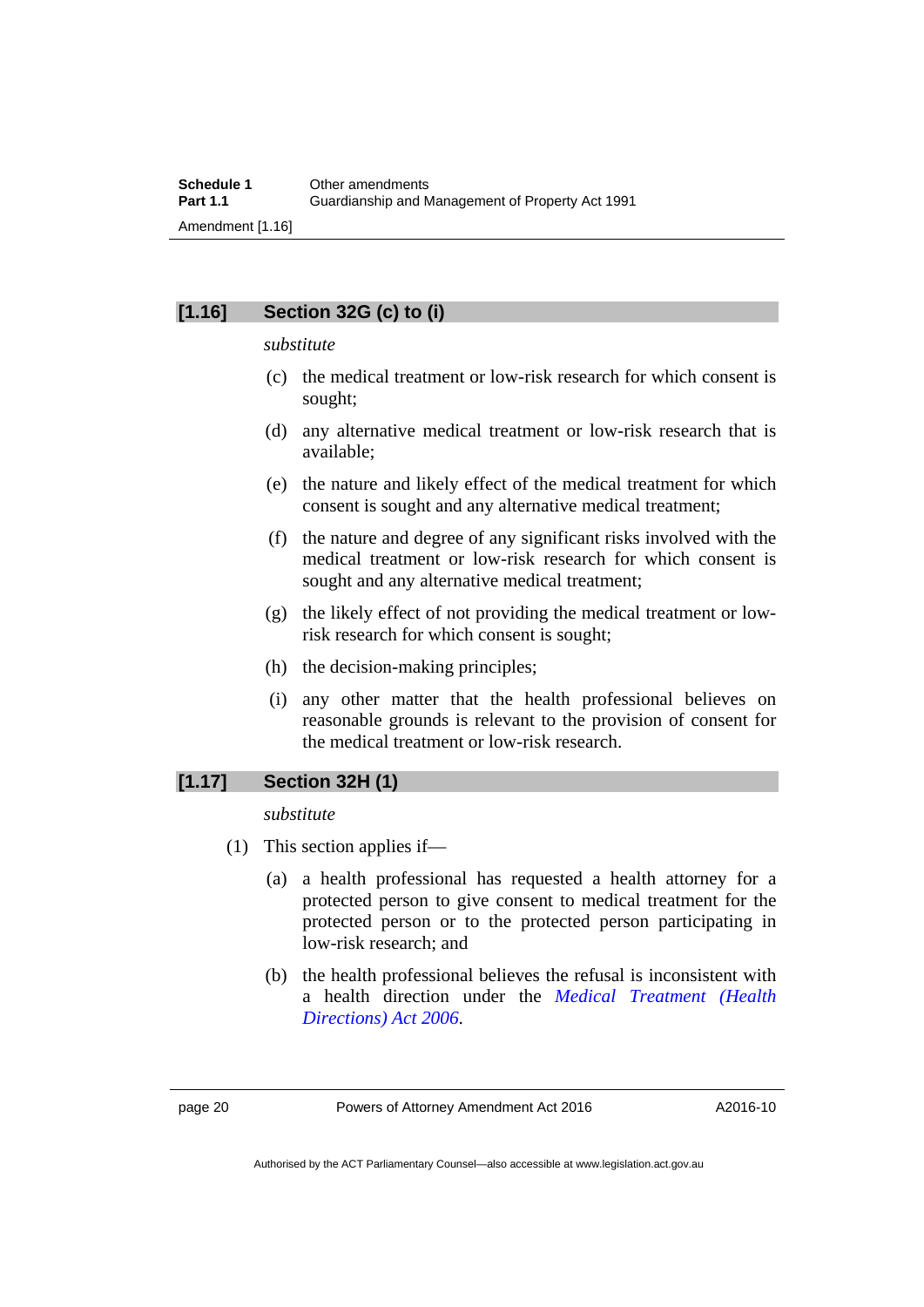# **[1.18] Section 32I (1)**

*substitute* 

- (1) This section applies if—
	- (a) before obtaining the consent to medical treatment for a protected person from the health attorney that the health professional believes is best able to represent the views of the protected person, the health professional becomes aware that 1 or more of the other health attorneys for the protected person objects to the giving of consent; and
	- (b) the health professional is not aware of any health direction under the *[Medical Treatment \(Health Directions\) Act 2006](http://www.legislation.act.gov.au/a/2006-51)* that is relevant to the issue of whether consent to the medical treatment should be given or not.

#### **[1.19] Section 32J**

*substitute* 

#### **32J Notice to public advocate—long-term treatment**

- (1) This section applies if—
	- (a) consent to medical treatment for a protected person, or to the protected person participating in low-risk research, has been given under this part (other than medical treatment involving treatment, care or support under the *[Mental Health \(Treatment](http://www.legislation.act.gov.au/a/1994-44)  [and Care\) Act 1994](http://www.legislation.act.gov.au/a/1994-44)*); and
	- (b) the protected person continues to be given medical treatment, or continues to participate in the research, in accordance with the consent 6 months after the consent was given.
- (2) The health professional who is giving the medical treatment, or carrying out the research, must tell the public advocate of the matters mentioned in subsection (1).

A2016-10

Authorised by the ACT Parliamentary Counsel—also accessible at www.legislation.act.gov.au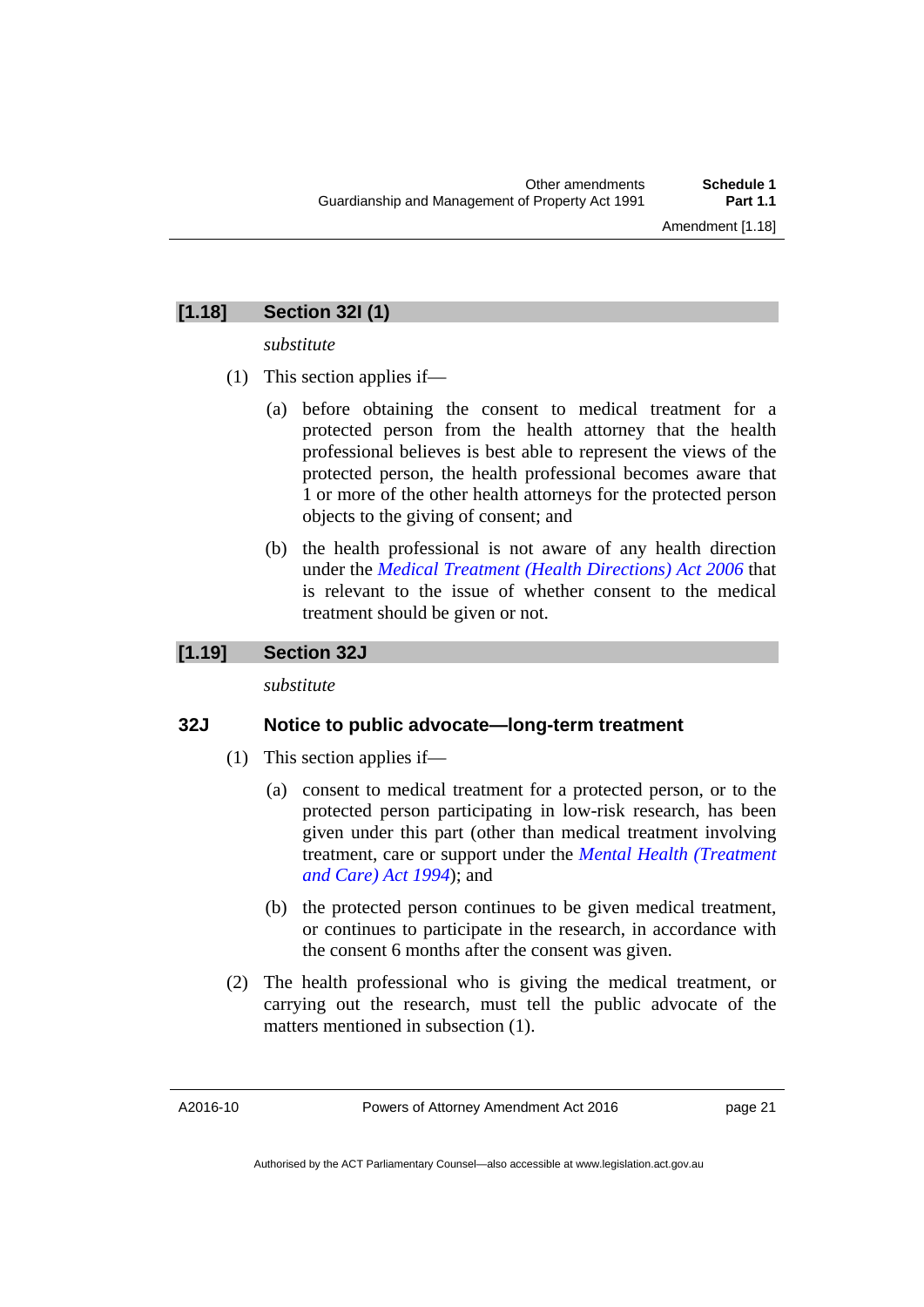#### **[1.20] New section 32JA**

*insert* 

#### **32JA Interested person may apply to ACAT for review of health attorney's decision**

- (1) An interested person for a protected person may apply to the ACAT for review of the decision of the health attorney to consent, or refuse to consent, to the protected person participating in low-risk research under section 32D.
- (2) In this section:

*interested person*—see the *[Powers of Attorney Act 2006](http://www.legislation.act.gov.au/a/2006-50)*, dictionary.

# **[1.21] Section 32M**

*after* 

medical treatment

*insert* 

, or the carrying out of low-risk research,

**[1.22] Section 32M (b)** 

*after* 

treatment

*insert* 

been provided or research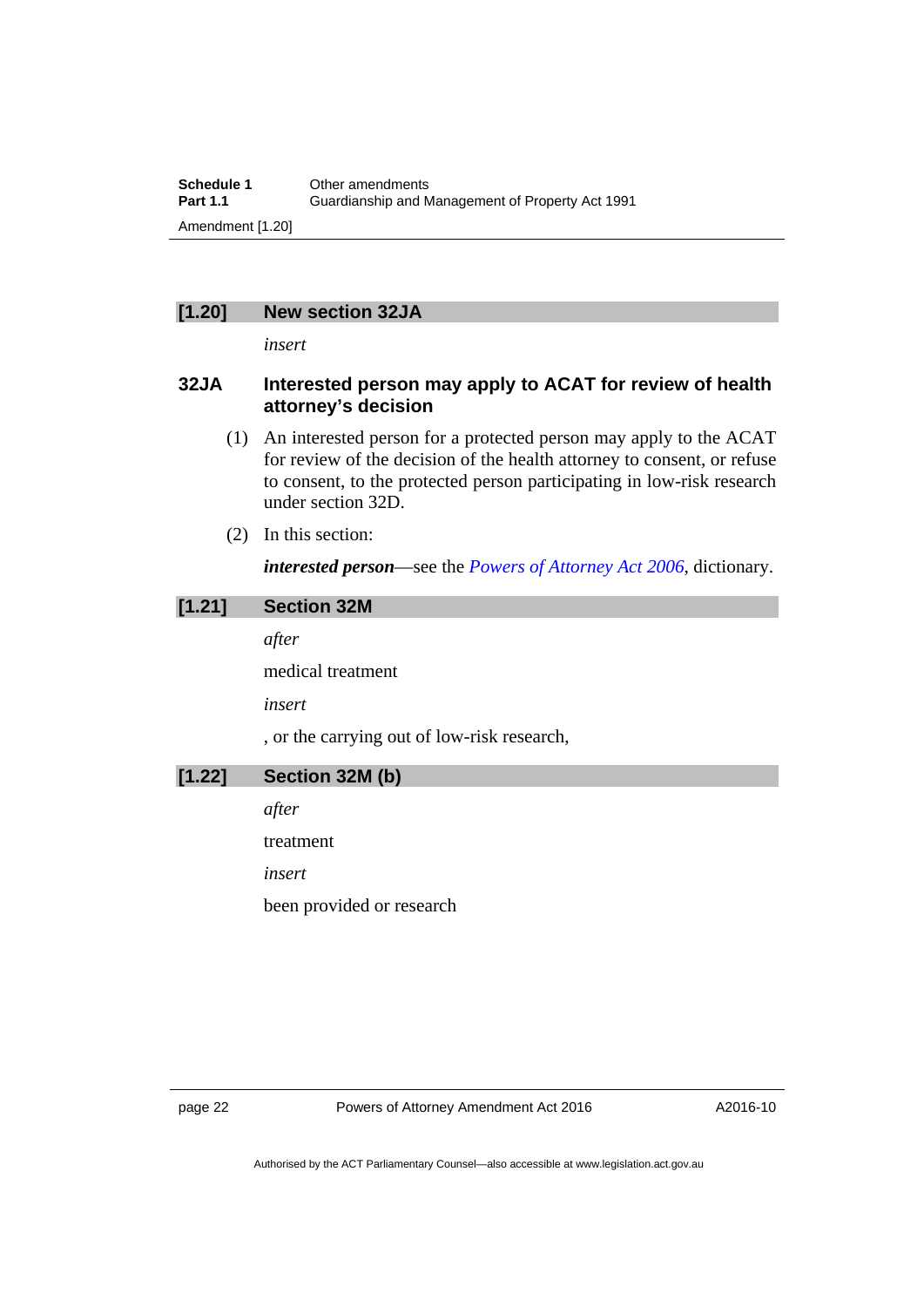#### **[1.23] New sections 32O and 32P**

*in part 2A, insert* 

#### **32O Interested person may withdraw health attorney's consent to low-risk research**

- (1) This section applies if a health attorney consents to a protected person participating in low-risk research under section 32D.
- (2) An interested person for the protected person may withdraw the health attorney's consent.
- (3) If the interested person withdraws the consent, any data or bodily tissue collected from the protected person while the person was participating in the research must be removed from the research, unless the interested person agrees, in writing, that the data or bodily tissue may be kept.
- (4) In this section:

*interested person*, for a protected person, means each of the following:

- (a) if, despite section 32A, definition of *protected person*, paragraph (b), the protected person has appointed an attorney under an enduring power of attorney—the attorney;
- (b) if, despite section 32A, definition of *protected person*, paragraph (c), the ACAT has appointed a guardian for the person—the guardian;
- (c) the protected person.

#### **32P Health attorney must not benefit from health attorney's decision**

- (1) A health attorney must not—
	- (a) accept a fee or other benefit for consenting, or refusing to consent, to a protected person participating in low-risk research; or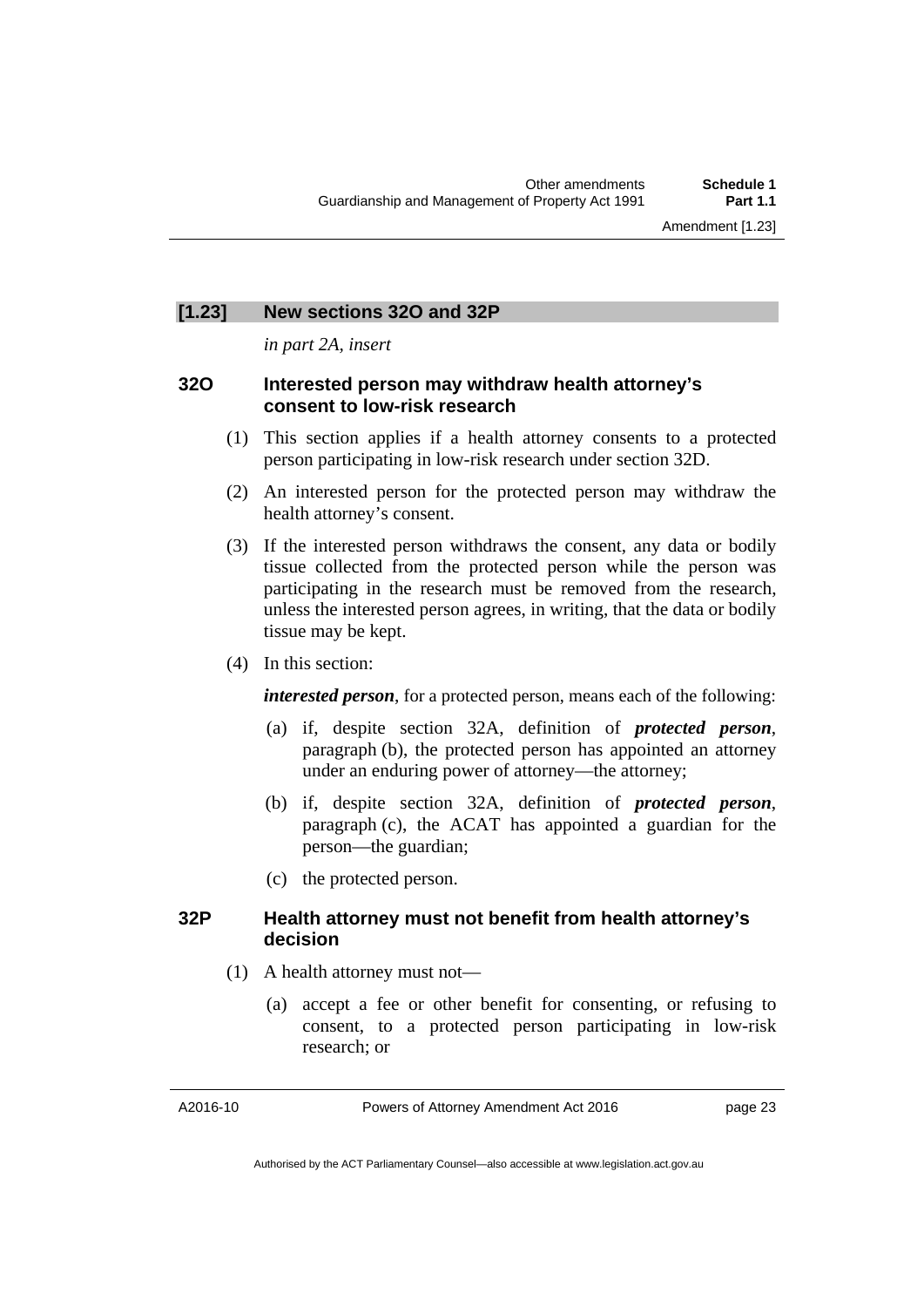- (b) be involved in, or connected to, the research.
- (2) To remove any doubt, subsection (1) does not apply to any personal benefit to the health attorney because of an improvement in the protected person's health as a result of participating in the research.

#### **[1.24] New part 2B**

*insert* 

# **Part 2B Medical research and low-risk research**

#### **33 Guardian may consent to protected person's participation in low-risk research**

- (1) This section applies if—
	- (a) a guardian is appointed for a person (a *protected person*); and
	- (b) the guardian is given the power to give, for the protected person, a consent required for a medical procedure or other treatment under section 7 (3) (e); and
	- (c) the guardian is considering whether to consent to the protected person participating in low-risk research.
- (2) A guardian may consent to the protected person participating in low-risk research only if the research is approved.
	- *Note* A guardian's power to consent to a protected person participating in low-risk research must be exercised in a way that is consistent with any existing health direction made by the protected person (see *[Medical](http://www.legislation.act.gov.au/a/2006-51)  [Treatment \(Health Directions\) Act 2006](http://www.legislation.act.gov.au/a/2006-51)*, s 18).
- (3) If a guardian makes an application, the ACAT must give an opinion or advice to assist the guardian to decide whether to give consent under subsection (2).

Authorised by the ACT Parliamentary Counsel—also accessible at www.legislation.act.gov.au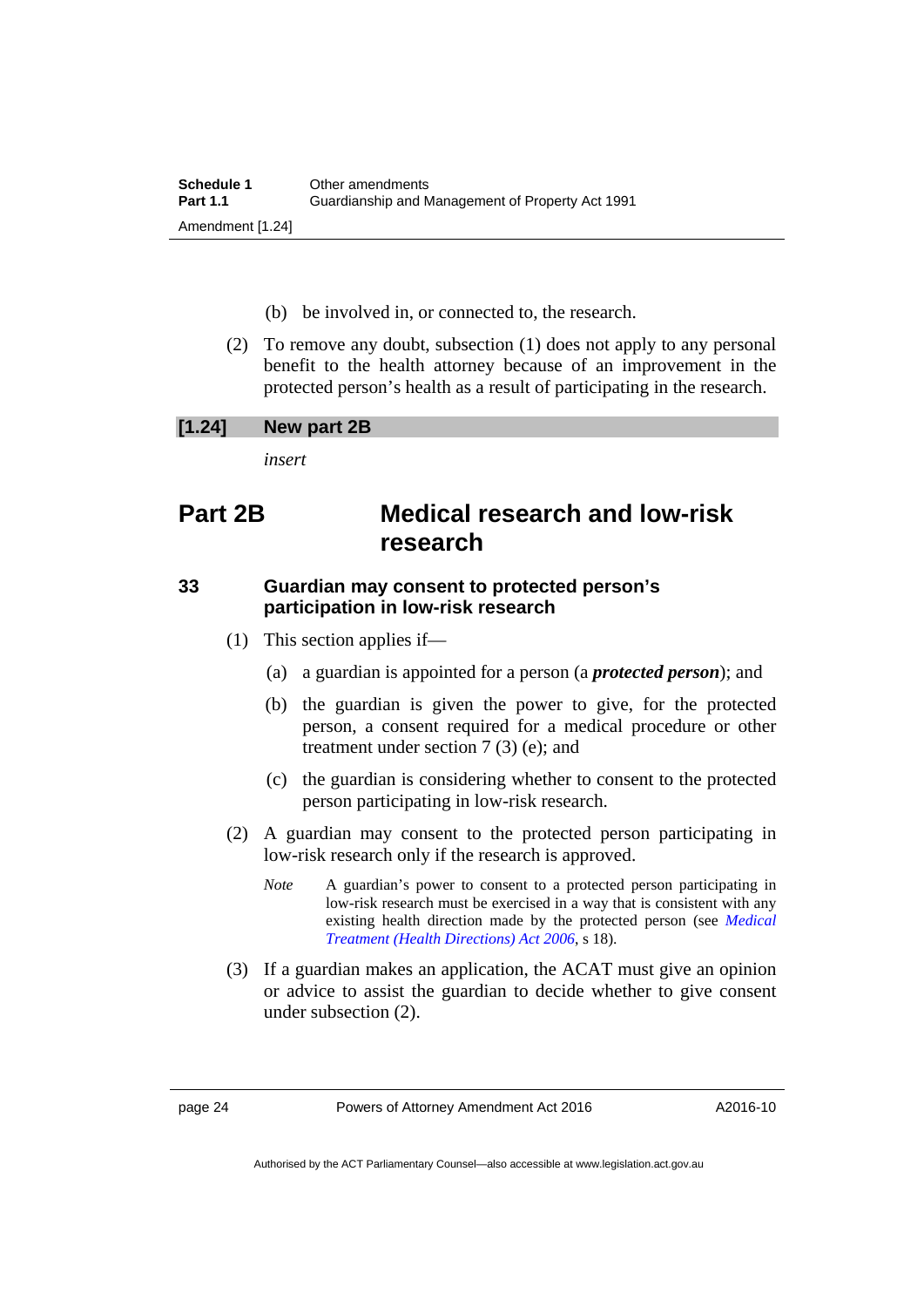### **34 Guardian may consent to protected person's participation in medical research**

- (1) This section applies if—
	- (a) a guardian is appointed for a person (a *protected person*); and
	- (b) the guardian is given the power to give, for the protected person, a consent required for a medical procedure or other treatment under section 7 (3) (e); and
	- (c) the guardian is considering whether to consent to the protected person participating in medical research.
- (2) The guardian may consent to the protected person participating in medical research only if—
	- (a) the research is approved; and
	- (b) the protected person is not likely to regain decision-making capacity before the latest time that the protected person may meaningfully participate in the research; and
		- *Note* An independent doctor must assess the likelihood of the principal regaining decision-making capacity within the time mentioned (see s 36).
	- (c) the guardian is satisfied on reasonable grounds that—
		- (i) the research relates to the diagnosis, maintenance or treatment of a condition that the protected person has or has had or to which the protected person has a significant risk of being exposed; and
		- (ii) the research may result in benefit to the protected person or others with the condition; and
		- (iii) the potential benefit to the protected person, or others with the condition, of participating in the research outweighs any potential risk or inconvenience to the protected person, or any potential adverse impact on the protected person's quality of life; and

A2016-10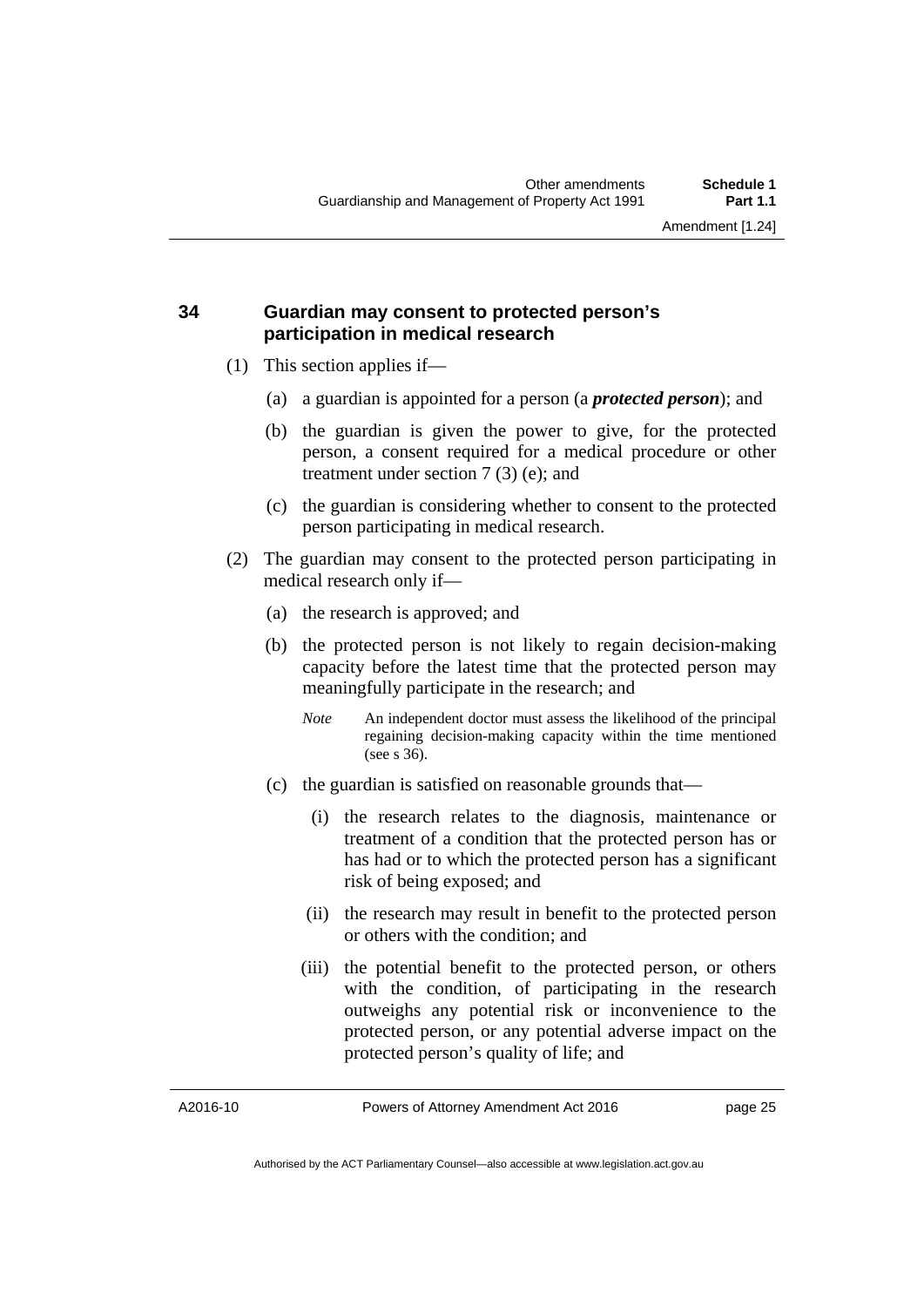- (iv) participating in the research will not unduly interfere with the protected person's privacy.
- *Note 1* A guardian's power to consent to a protected person participating in medical research must be exercised in a way that is consistent with any existing health direction made by the protected person (see *[Medical](http://www.legislation.act.gov.au/a/2006-51)  [Treatment \(Health Directions\) Act 2006](http://www.legislation.act.gov.au/a/2006-51)*, s 18).
- *Note 2* In considering whether to consent to a protected person participating in medical research, a guardian must follow the decision-making principles (see s 4).
- (3) If the protected person was participating in medical research before the protected person became a person with impaired decision-making capacity, it is presumed the protected person's wishes include to continue participating in the research.
	- *Note* Under the decision-making principles, the protected person's wishes, as far as they can be worked out, must be given effect to (see s  $4(2)$ ).
- (4) If a guardian makes an application, the ACAT must give an opinion or advice to assist the guardian to decide whether to give consent under subsection (2).

## **35 Guardian must not benefit from guardian's decision**

- (1) A guardian must not—
	- (a) accept a fee or other benefit for consenting, or refusing to consent, to a protected person participating in low-risk research under section 33 or medical research under section 34; or
	- (b) be involved in, or connected to, the research.
- (2) To remove any doubt, subsection (1) does not apply to any personal benefit to the guardian because of an improvement in the protected person's health as a result of participating in the research.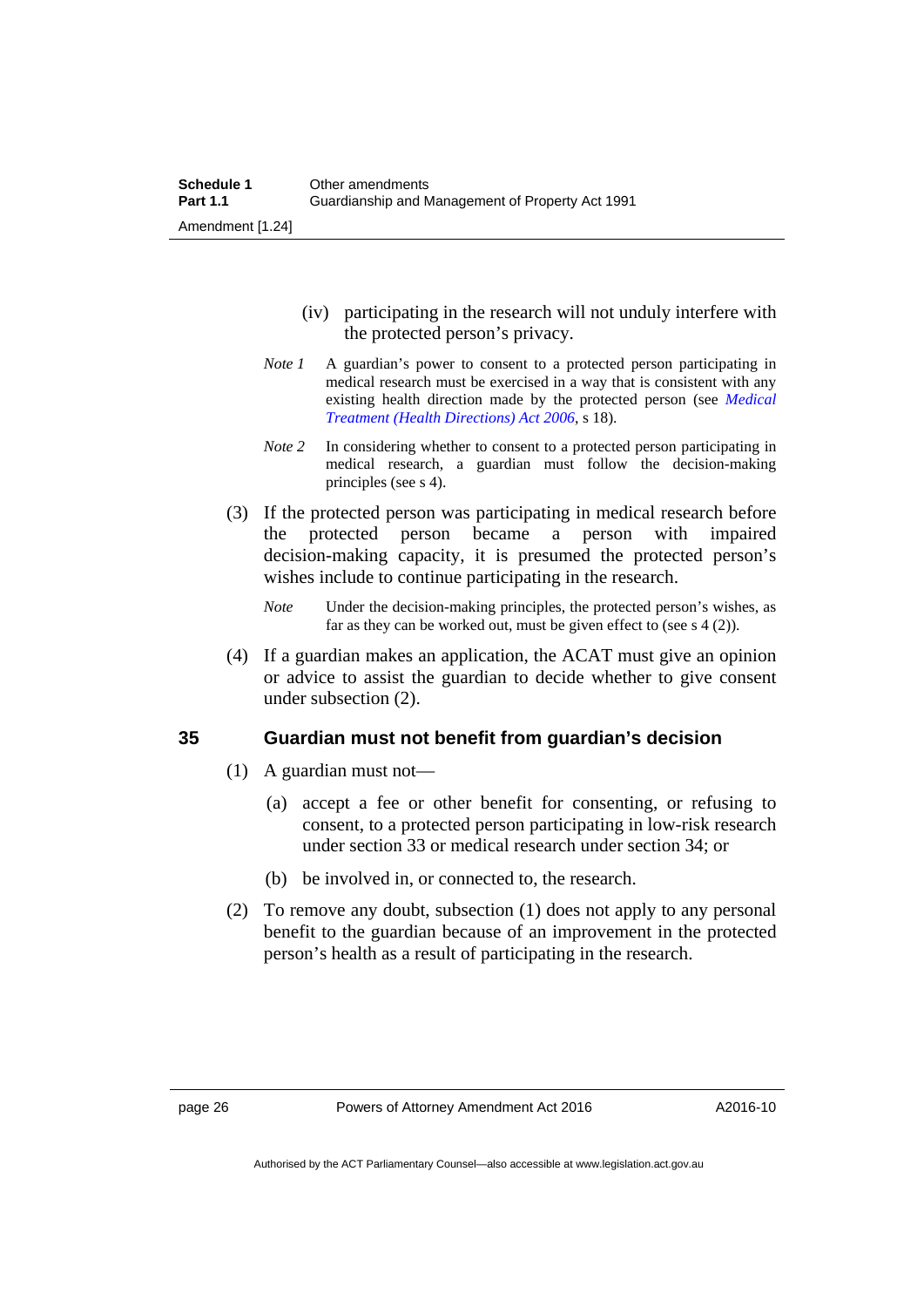### **36 Assessment of likelihood of principal regaining decision-making capacity**

- (1) The likelihood of a principal regaining decision-making capacity within the period mentioned in section 34 (2) (b) must be assessed by an independent doctor, taking into account—
	- (a) the protected person's medical, mental and physical condition; and
	- (b) the severity of the protected person's condition and the prognosis for the protected person; and
	- (c) the current stage of treatment and care required for the protected person; and
	- (d) any other circumstances relevant to the protected person; and
	- (e) the nature of the medical research, including the type of treatment or care provided by the research and the timeframe for the research.
- (2) The independent doctor must state, in writing, the doctor's belief whether the protected person is likely to regain decision-making capacity within the period mentioned in subsection (1), and the reasons for the belief.
	- *Note 1* An independent doctor must always give a statement under s (2), regardless of whether the ACAT has made a declaration about the decision-making capacity of a principal for an enduring power of attorney under s 65.
	- *Note 2* In a proceeding, a certificate by an independent doctor under s (2) stating whether a protected person is likely to regain decision-making capacity within the required period is evidence of that fact (see s 72D).
- (3) In this section:

*independent doctor*, in relation to medical research, means a doctor who is not involved in, nor connected to, the research, other than a professional interest in the area of the research.

Authorised by the ACT Parliamentary Counsel—also accessible at www.legislation.act.gov.au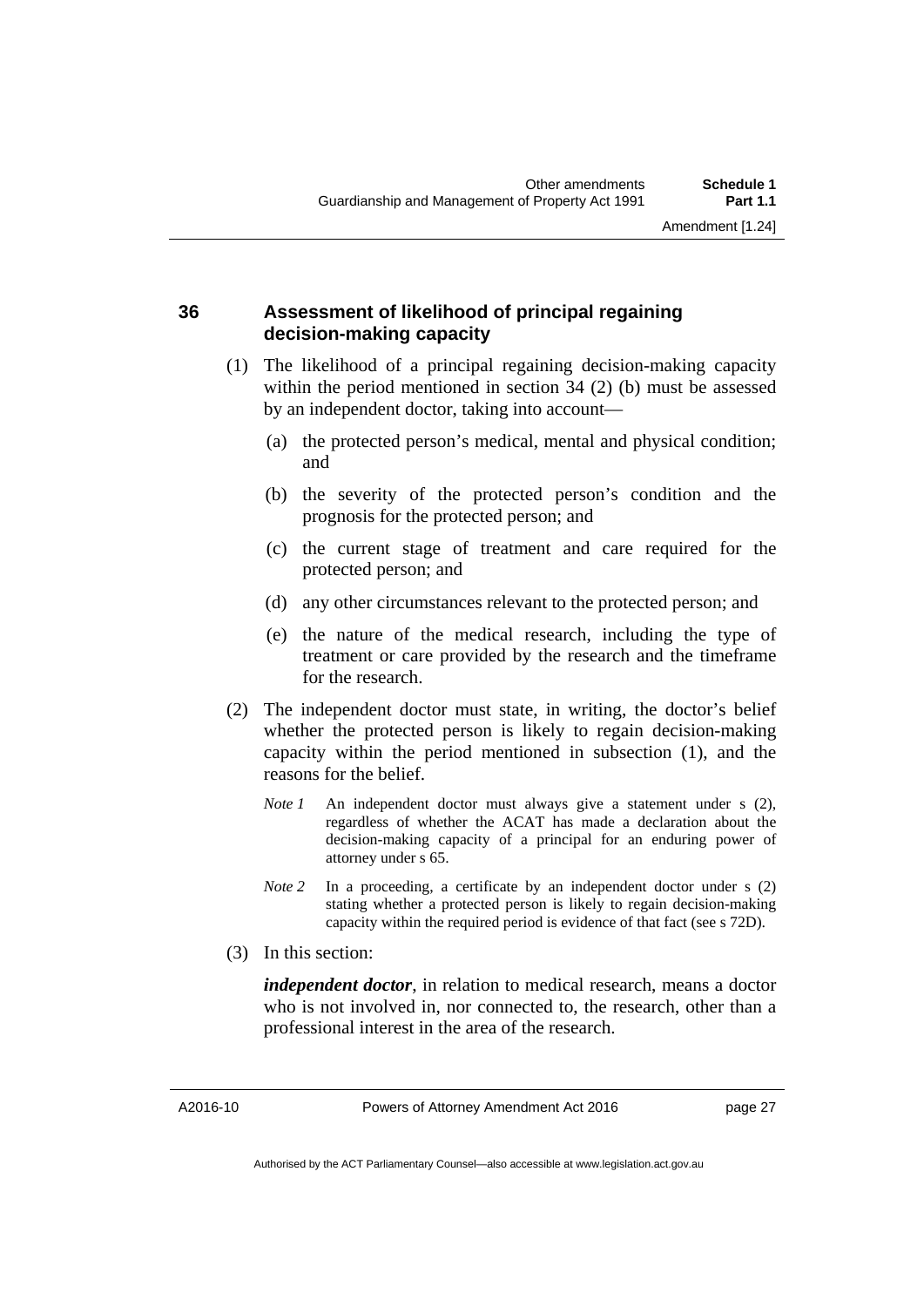## **37 Interested person may apply to ACAT for review of guardian's decision**

- (1) An interested person for a protected person may apply to the ACAT for review of the decision of the guardian to consent, or refuse to consent, to the protected person participating in low-risk research under section 33 or medical research under section 34.
- (2) In this section:

*interested person*—see the *[Powers of Attorney Act 2006](http://www.legislation.act.gov.au/a/2006-50)*, section 74.

## **[1.25] Section 65 (2)**

*omit* 

personal care matter or health care matter

*substitute* 

personal care matter, health care matter or medical research matter

#### **[1.26] New section 65 (3)**

*insert* 

(3) In this section:

*health care matter*, for a principal—see the *[Powers of Attorney](http://www.legislation.act.gov.au/a/2006-50)  [Act 2006](http://www.legislation.act.gov.au/a/2006-50)*, section 12.

*medical research matter*, for a principal—see the *[Powers of](http://www.legislation.act.gov.au/a/2006-50)  [Attorney Act 2006](http://www.legislation.act.gov.au/a/2006-50)*, section 12A.

*personal care matter*, for a principal—see the *[Powers of Attorney](http://www.legislation.act.gov.au/a/2006-50)  [Act 2006](http://www.legislation.act.gov.au/a/2006-50)*, section 11.

*property matter*, for a principal—see the *[Powers of Attorney](http://www.legislation.act.gov.au/a/2006-50)  [Act 2006](http://www.legislation.act.gov.au/a/2006-50)*, section 10.

Authorised by the ACT Parliamentary Counsel—also accessible at www.legislation.act.gov.au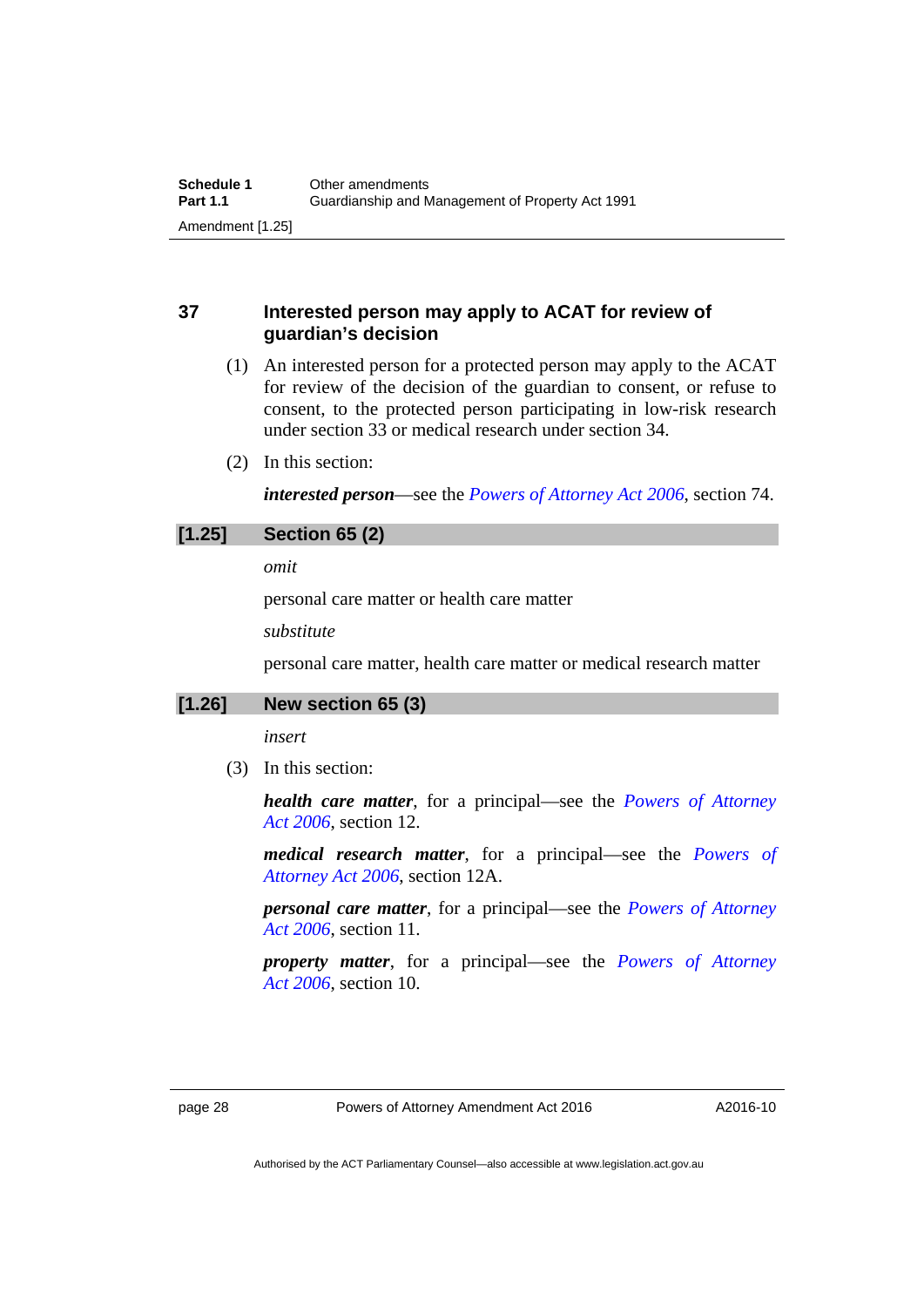## **[1.27] Section 69 (1) (a)**

*after* 

other treatment

*insert* 

under section 7 (3) (e)

**[1.28] New section 72D** 

*insert* 

## **72D Medical certificate about impaired decision-making capacity**

- (1) This section applies if, in a proceeding, a question arises about whether, on a particular day or during a particular period, a person had impaired decision-making capacity, whether generally or in relation to a particular matter.
- (2) A certificate by a doctor stating that the person had, or did not have, impaired decision-making capacity either generally or in relation to a particular matter on the day or during the period is evidence of that fact.

#### **[1.29] Dictionary, new definitions**

*insert* 

*approved*, for medical research or low-risk research—see the *[Powers of Attorney Act 2006](http://www.legislation.act.gov.au/a/2006-50)*, section 41A.

*low-risk research*, in relation to a person—see the *[Powers of](http://www.legislation.act.gov.au/a/2006-50)  [Attorney Act 2006](http://www.legislation.act.gov.au/a/2006-50)*, section 41A.

*medical research*, in relation to a person—see the *[Powers of](http://www.legislation.act.gov.au/a/2006-50)  [Attorney Act 2006](http://www.legislation.act.gov.au/a/2006-50)*, section 41A.

A2016-10

Authorised by the ACT Parliamentary Counsel—also accessible at www.legislation.act.gov.au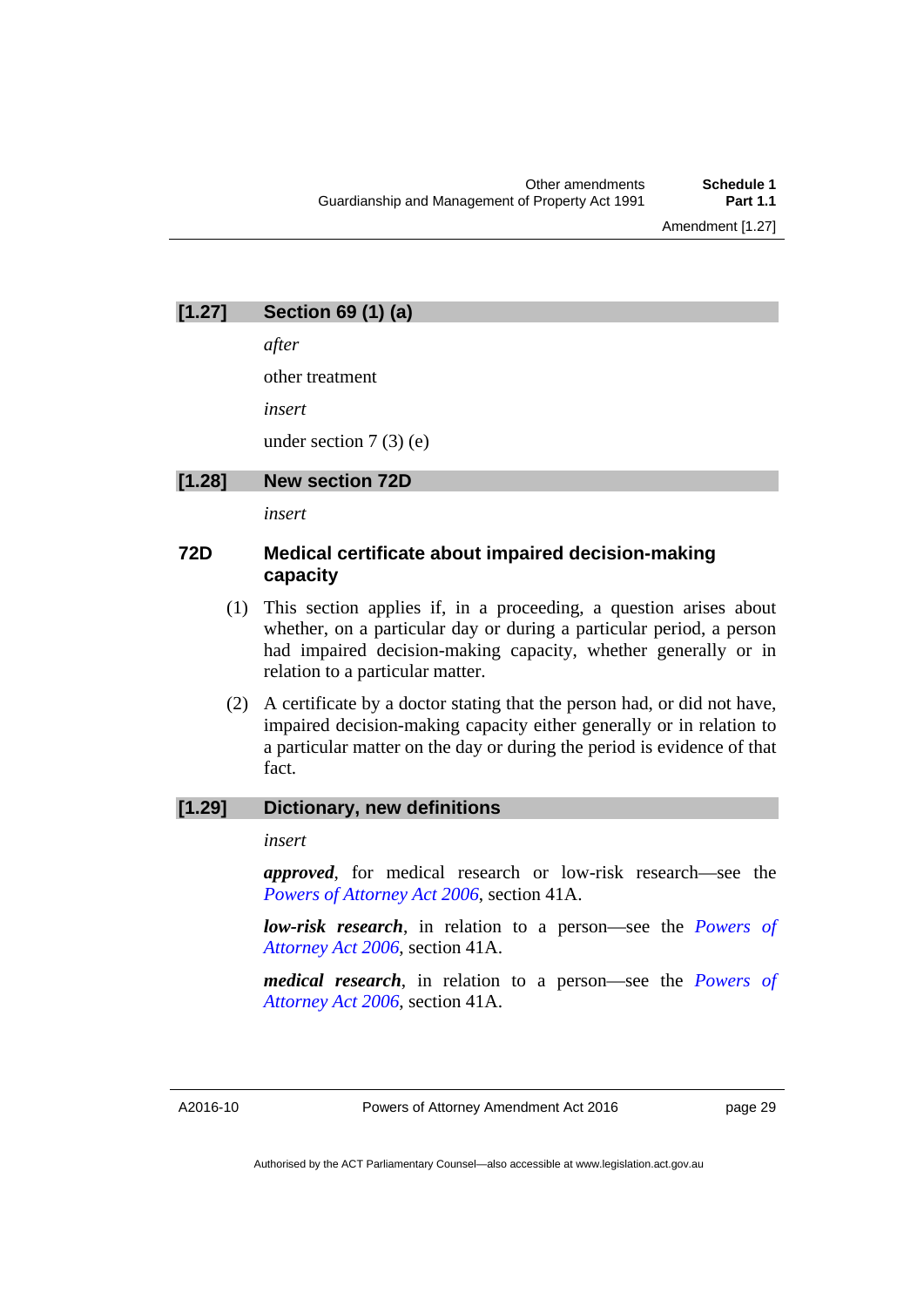# <span id="page-31-0"></span>**Part 1.2 Medical Treatment (Health Directions) Act 2006**

#### **[1.30] Sections 18 and 19**

*substitute* 

#### **18 Effect of health directions on later guardian or health attorney**

- (1) This section applies if—
	- (a) a person has made a health direction; and
	- (b) a doctor declares that the person has become a person with impaired decision-making capacity; and
	- (c) after the direction was made—
		- (i) a guardian is appointed for the person under the *[Guardianship and Management of Property Act 1991](http://www.legislation.act.gov.au/a/1991-62)*; or
		- (ii) a health attorney is asked to give a consent under the *[Guardianship and Management of Property Act 1991](http://www.legislation.act.gov.au/a/1991-62)*, section 32D.
- (2) Any power of the guardian or health attorney to consent to medical treatment for the person, or to the person participating in medical research or low-risk research, must be exercised in a way that is consistent with the health direction.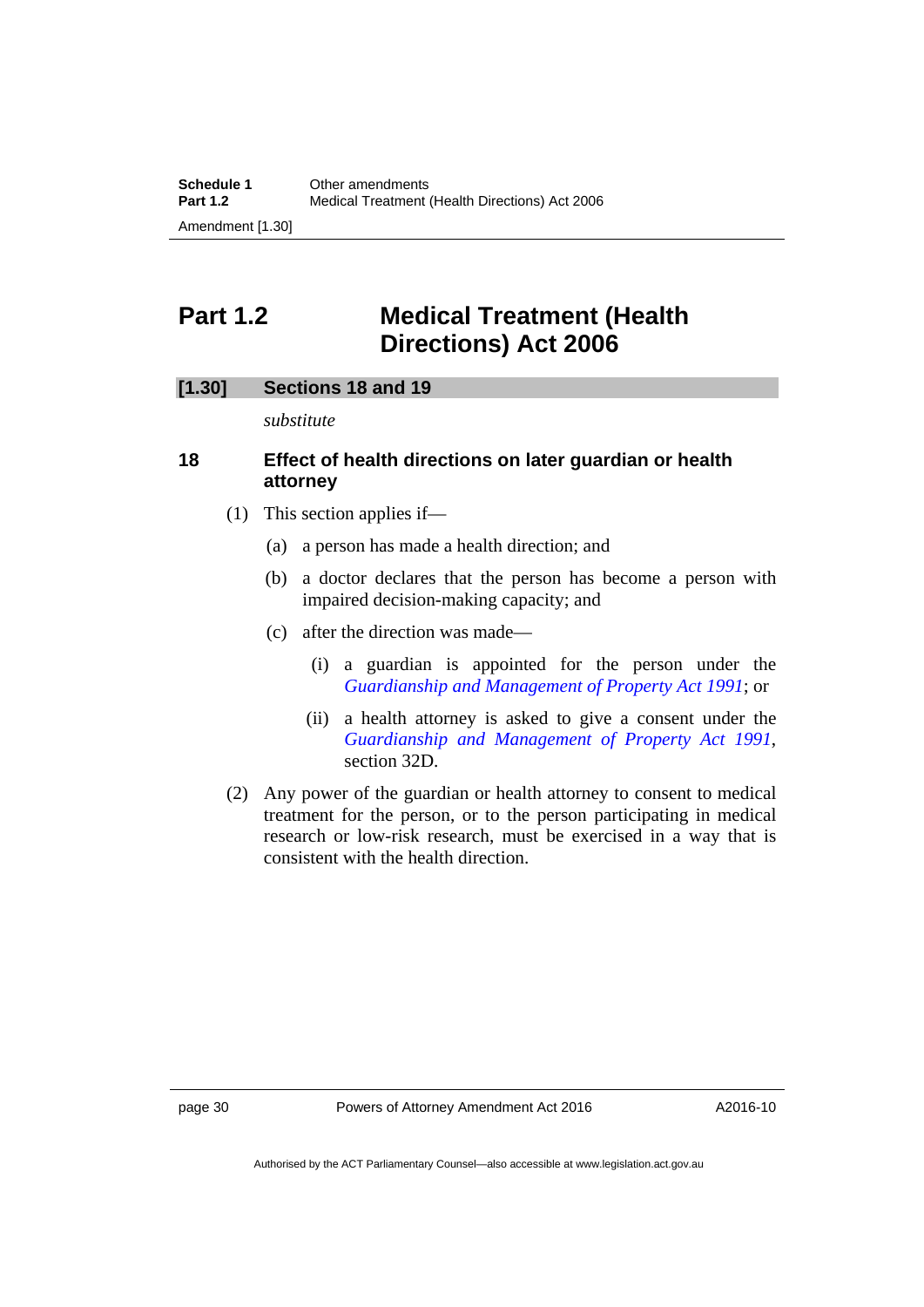(3) However, a health attorney need not act consistently with a health direction if it is not reasonable to do so.

#### **Examples**

- 1 a health attorney is asked to make an urgent medical decision and the health attorney does not have time to look at the health direction
- 2 a health attorney is unaware, after making reasonable enquiries, that a health direction exists
- *Note 1* A health attorney is protected from civil and criminal actions and proceedings in relation to consent given, or not given, in good faith as a health attorney (see *[Guardianship and Management of Property](http://www.legislation.act.gov.au/a/1991-62)  [Act 1991](http://www.legislation.act.gov.au/a/1991-62)*, s 32K).
- *Note 2* An example is part of the Act, is not exhaustive and may extend, but does not limit, the meaning of the provision in which it appears (see [Legislation Act,](http://www.legislation.act.gov.au/a/2001-14) s 126 and s 132).
- (4) In this section:

*low-risk research*, in relation to a person—see the *[Powers of](http://www.legislation.act.gov.au/a/2006-50)  [Attorney Act 2006](http://www.legislation.act.gov.au/a/2006-50)*, section 41A.

*medical research*, in relation to a person—see the *[Powers of](http://www.legislation.act.gov.au/a/2006-50)  [Attorney Act 2006](http://www.legislation.act.gov.au/a/2006-50)*, section 41A.

#### **19 Relationship between health directions and enduring powers of attorney**

- (1) This section applies if—
	- (a) a person makes—
		- (i) a health direction; and
		- (ii) an enduring power of attorney under the *[Powers of](http://www.legislation.act.gov.au/a/2006-50)  [Attorney Act 2006](http://www.legislation.act.gov.au/a/2006-50)*; and
	- (b) the enduring power of attorney deals with a health care matter or a medical research matter.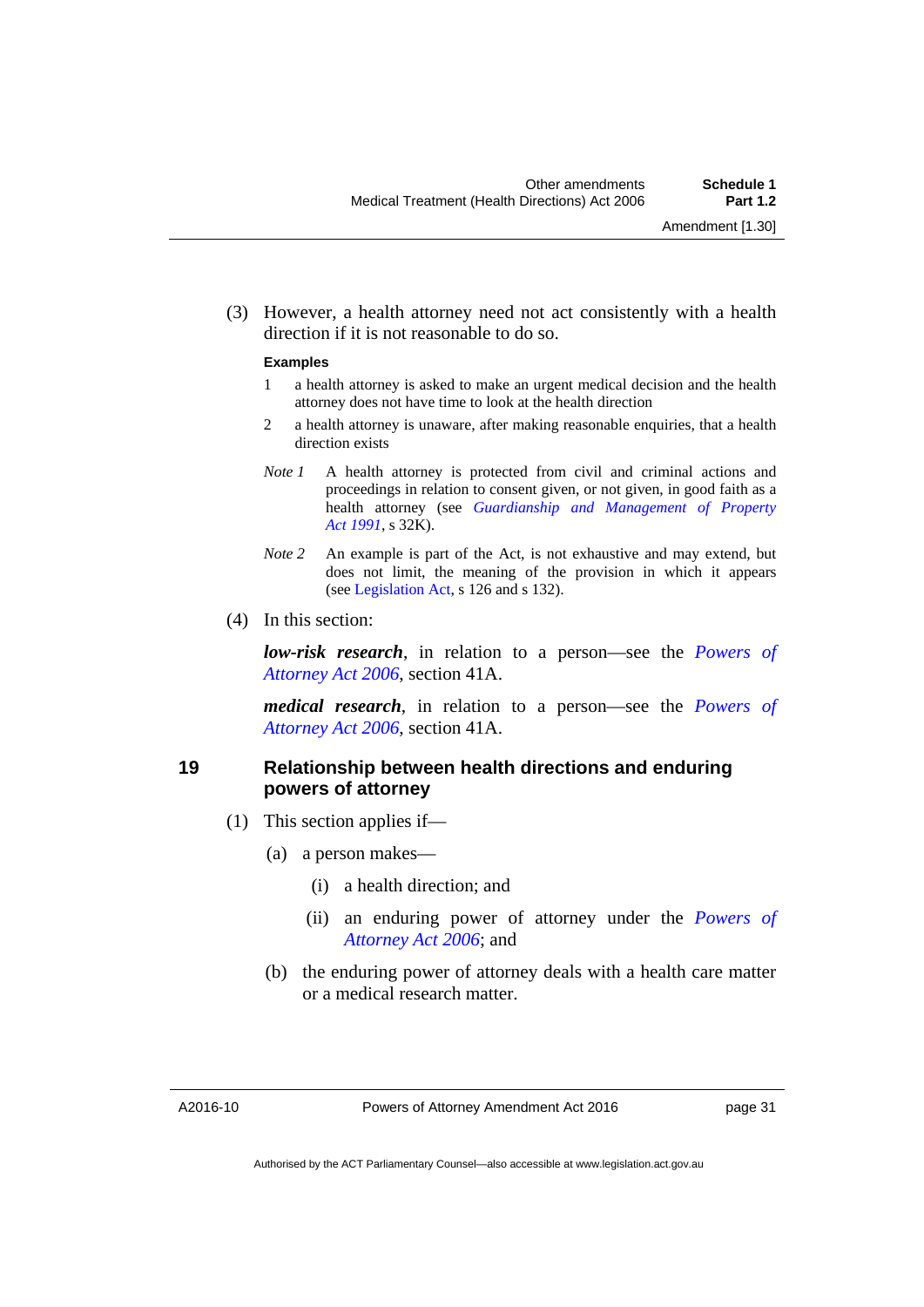- (2) If the health direction is consistent with the enduring power of attorney, an attorney authorised under the enduring power of attorney must comply with the health direction when making a decision about a health care matter or medical research matter.
- (3) However, if the health direction is inconsistent with the enduring power of attorney, when making a decision about a health care matter or medical research matter, the attorney must comply with—
	- (a) if the health direction was made before the power of attorney the power of attorney; or
	- (b) if the health direction was made after the power of attorney the health direction.
- (4) The ACAT may, on application by an attorney, declare that a health direction is consistent or inconsistent with an enduring power of attorney.
- (5) In this section:

*attorney*—see the *[Powers of Attorney Act 2006](http://www.legislation.act.gov.au/a/2006-50)*, section 6.

*health care matter*, for a principal—see the *[Powers of Attorney](http://www.legislation.act.gov.au/a/2006-50)  [Act 2006](http://www.legislation.act.gov.au/a/2006-50)*, section 12.

*medical research matter*, for a principal—see the *[Powers of](http://www.legislation.act.gov.au/a/2006-50)  [Attorney Act 2006](http://www.legislation.act.gov.au/a/2006-50)*, section 12A.

*principal*—see the *[Powers of Attorney Act 2006](http://www.legislation.act.gov.au/a/2006-50)*, section 6.